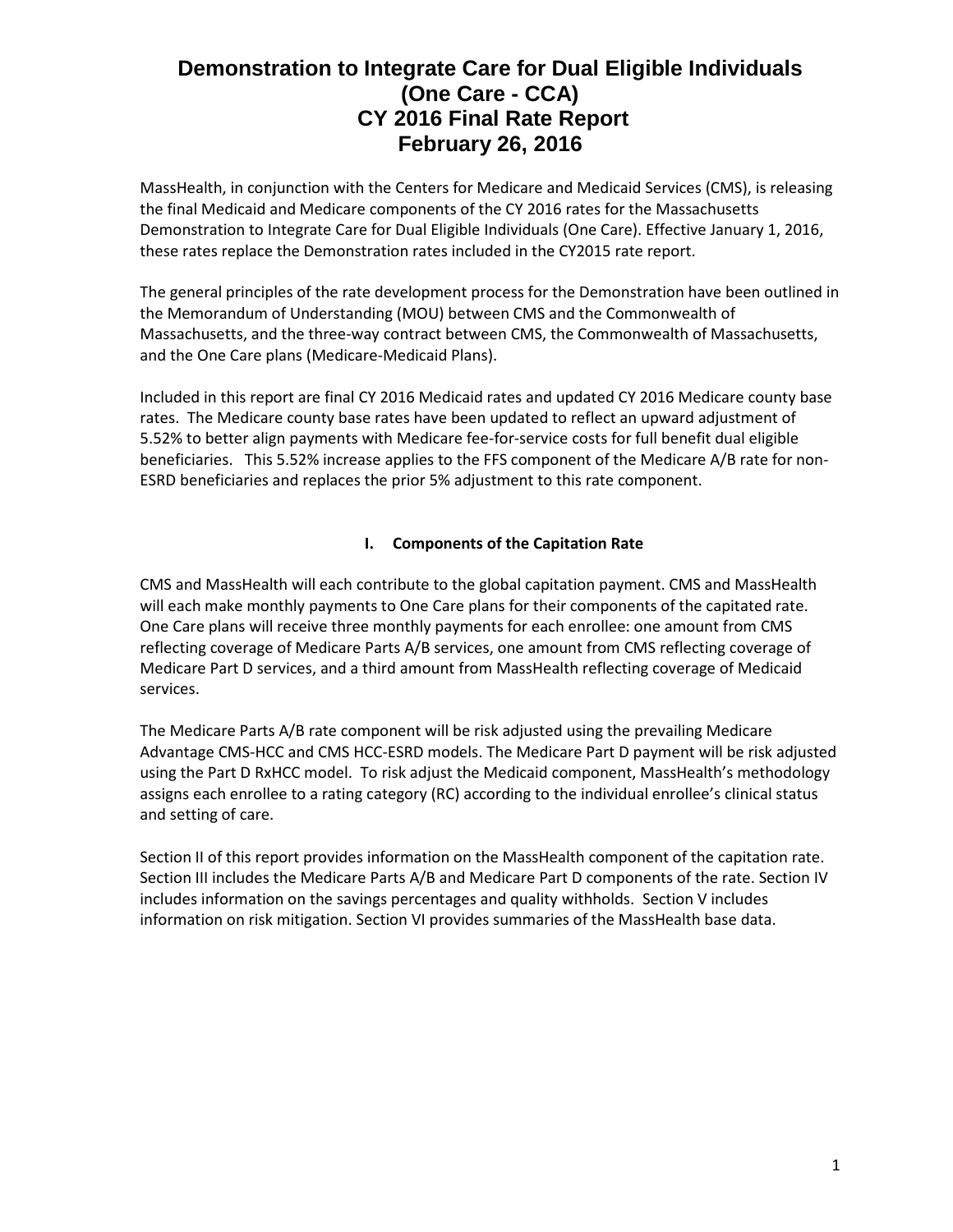# **II. MassHealth Component of the Rate – CY 2016**

MassHealth county rates are included below, accompanied by supporting information pertinent to their development. This content includes historical base data production details, adjustments applied to the historical base data, and trend factors used to project historical base data forward to the contract period.

# **MassHealth Component of Rate:**

MassHealth rates for CY 2016 effective January 1, 2016 through December 31, 2016 are listed below, by Massachusetts county and MassHealth rating category for the Demonstration. The rates below do not include application of the 1% quality withhold (see Section IV). The savings percentage (see Section IV) has both been reduced to 0% for Demonstration Year 3.

| <b>MassHealth Component of County Rate</b>          |                                     |                                                                    |                                                                                |                                          |                                                         |                                |
|-----------------------------------------------------|-------------------------------------|--------------------------------------------------------------------|--------------------------------------------------------------------------------|------------------------------------------|---------------------------------------------------------|--------------------------------|
| Effective January 1, 2016 through December 31, 2016 |                                     |                                                                    |                                                                                |                                          |                                                         |                                |
| County                                              | $C1 -$<br>Community<br><b>Other</b> | $C2A -$<br><b>Community</b><br>High<br><b>Behavioral</b><br>Health | $C2B -$<br><b>Community</b><br><b>Very High</b><br><b>Behavioral</b><br>Health | $C3A - High$<br>Community<br><b>Need</b> | $C3B - Very$<br>High<br><b>Community</b><br><b>Need</b> | $F1 - Facility-$<br>based Care |
| Essex                                               | \$121.68                            | \$427.21                                                           | \$671.94                                                                       | \$3,028.88                               | \$5,451.78                                              | \$9,704.96                     |
| Franklin                                            | \$118.79                            | \$420.56                                                           | \$661.37                                                                       | \$2,949.63                               | \$5,308.77                                              | \$9,305.68                     |
| Hampden                                             | \$118.79                            | \$420.56                                                           | \$661.37                                                                       | \$2,949.63                               | \$5,308.77                                              | \$9,305.68                     |
| Hampshire                                           | \$118.79                            | \$420.56                                                           | \$661.37                                                                       | \$2,949.63                               | \$5,308.77                                              | \$9,305.68                     |
| Middlesex                                           | \$121.68                            | \$427.21                                                           | \$671.94                                                                       | \$3,028.88                               | \$5,451.78                                              | \$9,704.96                     |
| <b>Norfolk</b>                                      | \$121.68                            | \$427.21                                                           | \$671.94                                                                       | \$3,028.88                               | \$5,451.78                                              | \$9,704.96                     |
| Plymouth                                            | \$125.98                            | \$501.26                                                           | \$789.97                                                                       | \$3,215.03                               | \$5,783.19                                              | \$8,652.46                     |
| Suffolk                                             | \$121.68                            | \$427.21                                                           | \$671.94                                                                       | \$3,028.88                               | \$5,451.78                                              | \$9,704.96                     |
| Worcester                                           | \$118.79                            | \$420.56                                                           | \$661.37                                                                       | \$2,949.63                               | \$5,308.77                                              | \$9,305.68                     |
| Statewide*                                          | \$120.63                            | \$426.77                                                           | \$671.25                                                                       | \$3,000.85                               | \$5,401.45                                              | \$9,529.96                     |

\* Rate applies to eligible One Care members living in one of the five counties excluded from the One Care service area (Barnstable, Berkshire, Bristol, Dukes, and Nantucket).

#### **Historical Base Data Development:**

The historical Medicaid and Medicare-Medicaid crossover expenditures for SFY2013 and SFY2014, with incurred but not reported (IBNR) completion adjustments applied, formed the historical base data used to develop the MassHealth component of the rates.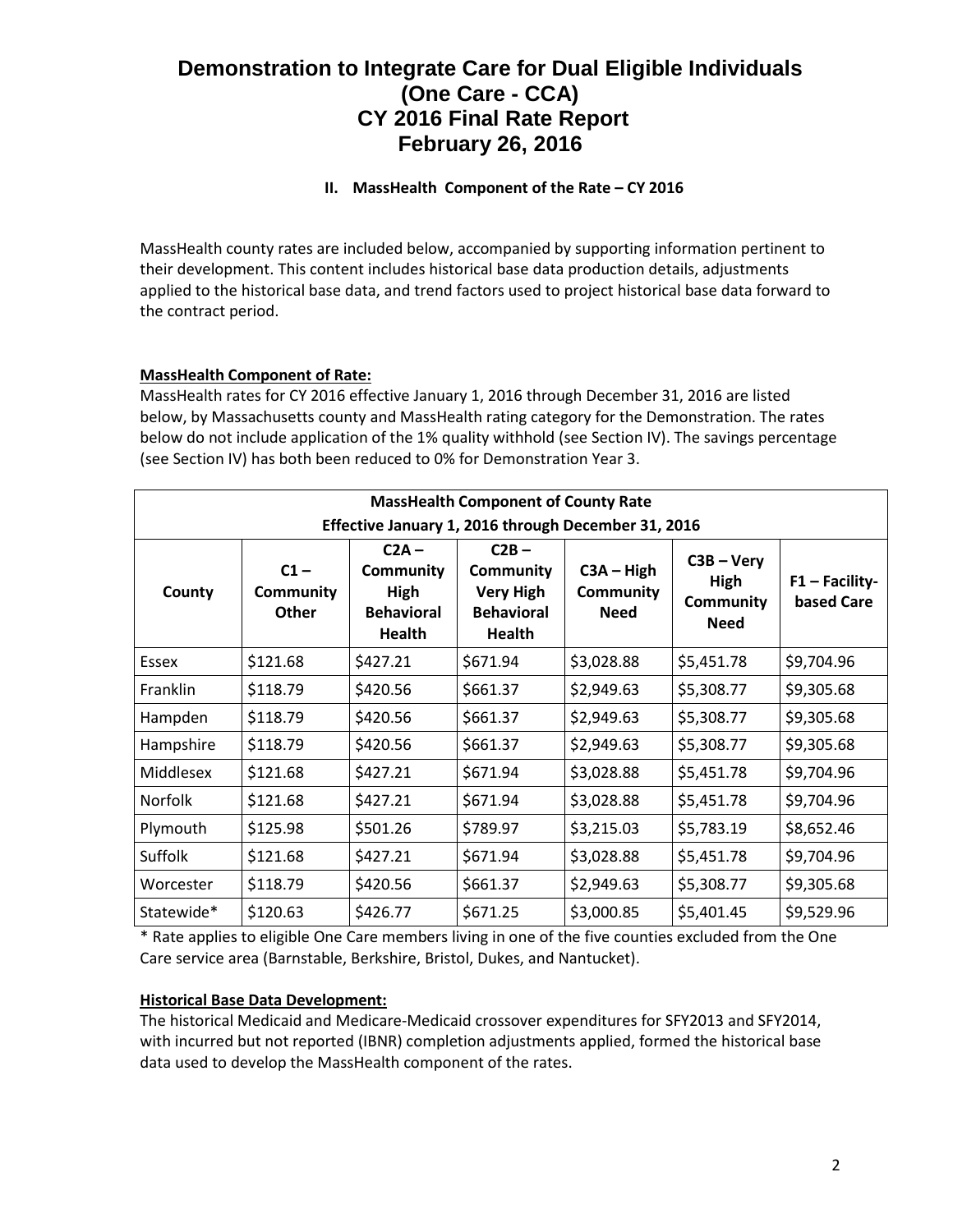The historical base data can be created by taking Medicaid and crossover expenditures reported in the MassHealth Information Sharing Package shared with One Care plans, using the mapping provided below to map detailed base data categories of service to rate development categories of service, mapping One Care counties to geographic regions (see *Counties and Regions* subsection), and applying the completion factors included below. For convenience, per member per month (PMPM) expenditures with IBNR are provided at the end of this report in Section VI for Medicaid and crossover claims by calendar year, region, rating category and category of service.

# *Rating Categories*:

MassHealth assigns members to a rating category based on institutional status (long-term facility versus community), diagnosis information, and the minimum data set — home care (MDS–HC) assessment tool. Because rates are set based on historical FFS claims data, for rate-setting purposes, MassHealth stratifies members into rating categories using a proxy method, which is summarized in the table below.

| <b>Rating Category</b>  | <b>Description</b>                                                                                                                                                                                                                                                                                      |  |  |
|-------------------------|---------------------------------------------------------------------------------------------------------------------------------------------------------------------------------------------------------------------------------------------------------------------------------------------------------|--|--|
| F1: Facility-Based Care | <b>Demonstration Process</b><br>Includes individuals identified by MassHealth as having a long-term<br>facility stay of more than 90 days. Applicable facilities include nursing<br>facilities, chronic rehabilitation, and psychiatric hospitals.                                                      |  |  |
|                         | Proxy Method<br>The base data for this rating category was developed based on<br>member months and expenditures in a facility beyond the first 90<br>days. Applicable facilities include nursing facilities, chronic<br>rehabilitation, and psychiatric hospitals.                                      |  |  |
| C3: Community Tier 3    | <b>Demonstration Process</b><br>Includes individuals who do not meet F1 criteria and for whom a<br><b>MDS-HC</b> assessment indicates:<br>Have a skilled nursing need to be met by the One Care plan seven<br>days a week.                                                                              |  |  |
|                         | Have two or more activities of daily living (ADL) limitations, and<br>٠<br>three or more days a week of skilled nursing needs to be met by<br>the One Care plan.                                                                                                                                        |  |  |
|                         | Have four or more ADL limitations.                                                                                                                                                                                                                                                                      |  |  |
|                         | Proxy Method                                                                                                                                                                                                                                                                                            |  |  |
|                         | The base data for this rating category was developed based on<br>member months and expenditures not in F1 that are within episodes<br>of three plus consecutive months in which a member is in a facility<br>and/or using more than \$500 in community-based long-term services<br>and supports (LTSS). |  |  |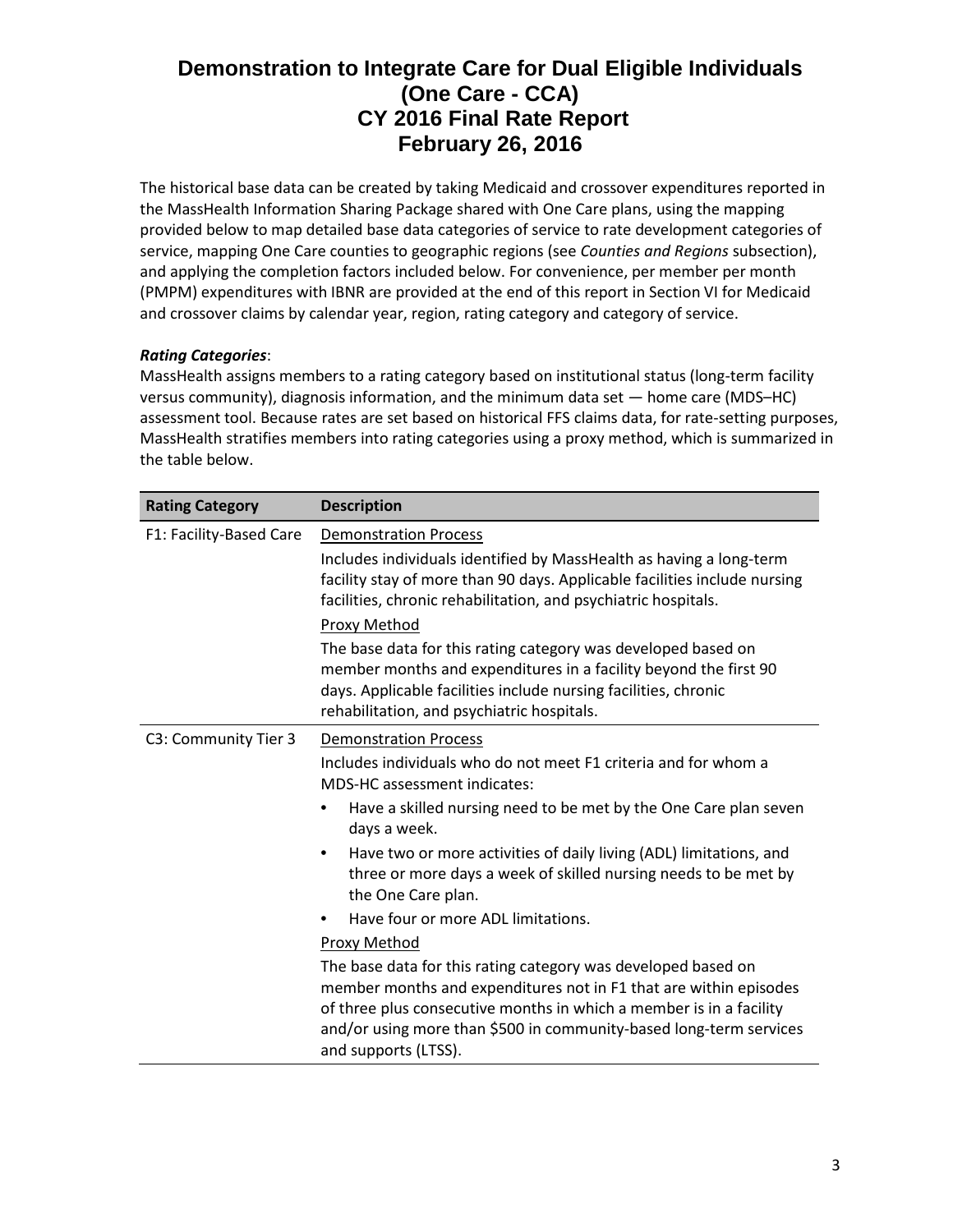| <b>Rating Category</b> | <b>Description</b>                                                                                                                                                                                                                                                                                                                                                                |
|------------------------|-----------------------------------------------------------------------------------------------------------------------------------------------------------------------------------------------------------------------------------------------------------------------------------------------------------------------------------------------------------------------------------|
| C2: Community Tier 2   | <b>Demonstration Process</b><br>Includes individuals who do not meet F1 or C3 criteria and who have<br>one or more of the following behavioral health diagnoses listed by<br>ICD-10 code, validated by medical records, reflecting an ongoing,<br>chronic condition such as schizophrenia or episodic mood disorders,<br>psychosis, or alcohol/drug dependence, not in remission: |
|                        | F10.20-F10.29, excluding F10.21.<br>$\bullet$                                                                                                                                                                                                                                                                                                                                     |
|                        | F11.20-F11.29, excluding F11.21.<br>٠                                                                                                                                                                                                                                                                                                                                             |
|                        | F12.20-F12.29, excluding F12.21.<br>٠                                                                                                                                                                                                                                                                                                                                             |
|                        | F13.20-F13.29, excluding F13.21.<br>٠                                                                                                                                                                                                                                                                                                                                             |
|                        | F14.20-F14.29, excluding F14.21.<br>٠                                                                                                                                                                                                                                                                                                                                             |
|                        | F15.20-F15.29, excluding F15.21.<br>٠                                                                                                                                                                                                                                                                                                                                             |
|                        | F16.20-F16.29, excluding F16.21.<br>$\bullet$                                                                                                                                                                                                                                                                                                                                     |
|                        | F18.20-F18.29, excluding F18.21.<br>٠                                                                                                                                                                                                                                                                                                                                             |
|                        | F19.20-F19.29, excluding F19.21.<br>٠                                                                                                                                                                                                                                                                                                                                             |
|                        | F20.0-F20.9, F25.0-F25.9 (schizophrenia).<br>٠                                                                                                                                                                                                                                                                                                                                    |
|                        | F28, F9 (other psychosis).                                                                                                                                                                                                                                                                                                                                                        |
|                        | F30.0-F30.9 (bipolar).<br>٠                                                                                                                                                                                                                                                                                                                                                       |
|                        | F31.0-F31.9 (bipolar).                                                                                                                                                                                                                                                                                                                                                            |
|                        | F32.0-F32.9 (major depression).                                                                                                                                                                                                                                                                                                                                                   |
|                        | F33.0-F33.9 (major depression).<br>٠                                                                                                                                                                                                                                                                                                                                              |
|                        | F34.8, F34.9, F39 (mood disorders).                                                                                                                                                                                                                                                                                                                                               |
|                        | Proxy Method<br>The base data for this rating category was developed based on<br>member months and expenditures not in F1 or C3, who had any claims                                                                                                                                                                                                                               |

in the Medicaid FFS data with a qualifying diagnosis (listed above) and/or non-outpatient claims in the Medicare–Medicaid crossover or Medicare FFS data with a qualifying diagnosis (listed above).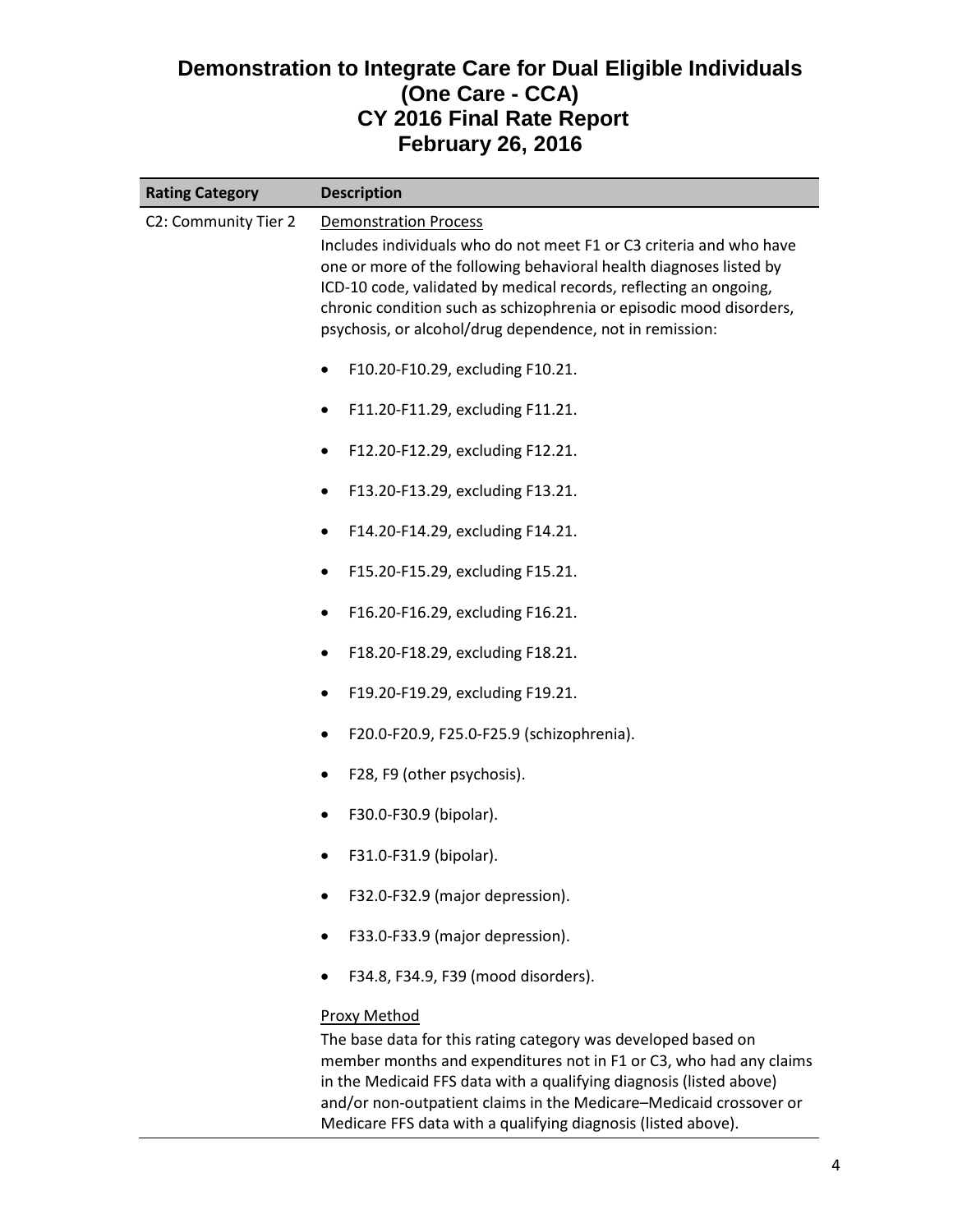| <b>Rating Category</b>                    | <b>Description</b>                                                                                                               |
|-------------------------------------------|----------------------------------------------------------------------------------------------------------------------------------|
| C1: Community Tier 1<br>- Community Other | <b>Demonstration Process</b><br>Includes individuals in the community who do not meet the F1, C3, or<br>C <sub>2</sub> criteria. |
|                                           | Proxy Method                                                                                                                     |
|                                           | The base data for this rating category was developed based on<br>member months and expenditures not in F1, C3, or C2.            |

After an enrollee is assessed, the MDS-HC assessed rating category may differ from the rating category into which he or she was proxied at enrollment. To address this issue, MassHealth began making retroactive rating category adjustments to plans' monthly capitation payments in October 2014, compensating plans for up to 3 months of difference between assessed and proxied rating categories.

### **C2 Rating Category Split**

In order to further mitigate risk of adverse risk selection to One Care plans, MassHealth will further refine the C2 RC, classifying enrollees into:

- − C2A: Community Tier 2 Community High Behavioral Health
- − C2B: Community Tier 2 Community Very High Behavioral Health

The C2B rating category includes all the requirements of the 2013 C2-Community High Behavioral Health rating category, but also includes criteria related to specific co-morbid behavioral health and substance abuse conditions. The C2B rating category will include individuals with at least one mental health diagnosis (ICD-10 F20.0-F20.9, F25.0-F25.9, F30.0-F30.9, F31.0-F31.9, F32.0-F32.9, F33.0- F33.9, F28, F29, F34.8, F34.9, or F39), *and* at least one substance abuse diagnosis (ICD-10 F10.20- F10.29, F11.20-F11.29, F12.20-F12.29, F13.20-F13.29, F14.20-F14.29, F15.20-F15.29, F16.20-F16.29, F18.20-F18.29, or F19.20-F19.29). Any individual that meets the overall C2 criteria, but does not meet the C2B criteria, would be classified as C2A.

# **C3 Rating Category Split**

In order to further mitigate risk of adverse risk selection to One Care plans, MassHealth will further refine the C3 RC, classifying enrollees into:

- − C3A: Community Tier 3 High Community Need
- − C3B: Community Tier 3 Very High Community Need

The C3B rating category includes all the requirements of the 2013 C3-High Community Needs rating category, but also includes criteria related to specific diagnoses. The C3B rating category will include individuals with a diagnosis of Quadriplegia (ICD-10 G80.0 or G82.50-G82.54), ALS (ICD-10 G12.21), Muscular Dystrophy (ICD-10 G71.0 or G71.2), and/or Respirator Dependence (ICD-10 Z99.11 or Z99.12). Any individual that meets the overall C3 criteria, but does not meet the C3B criteria, would be classified as C3A.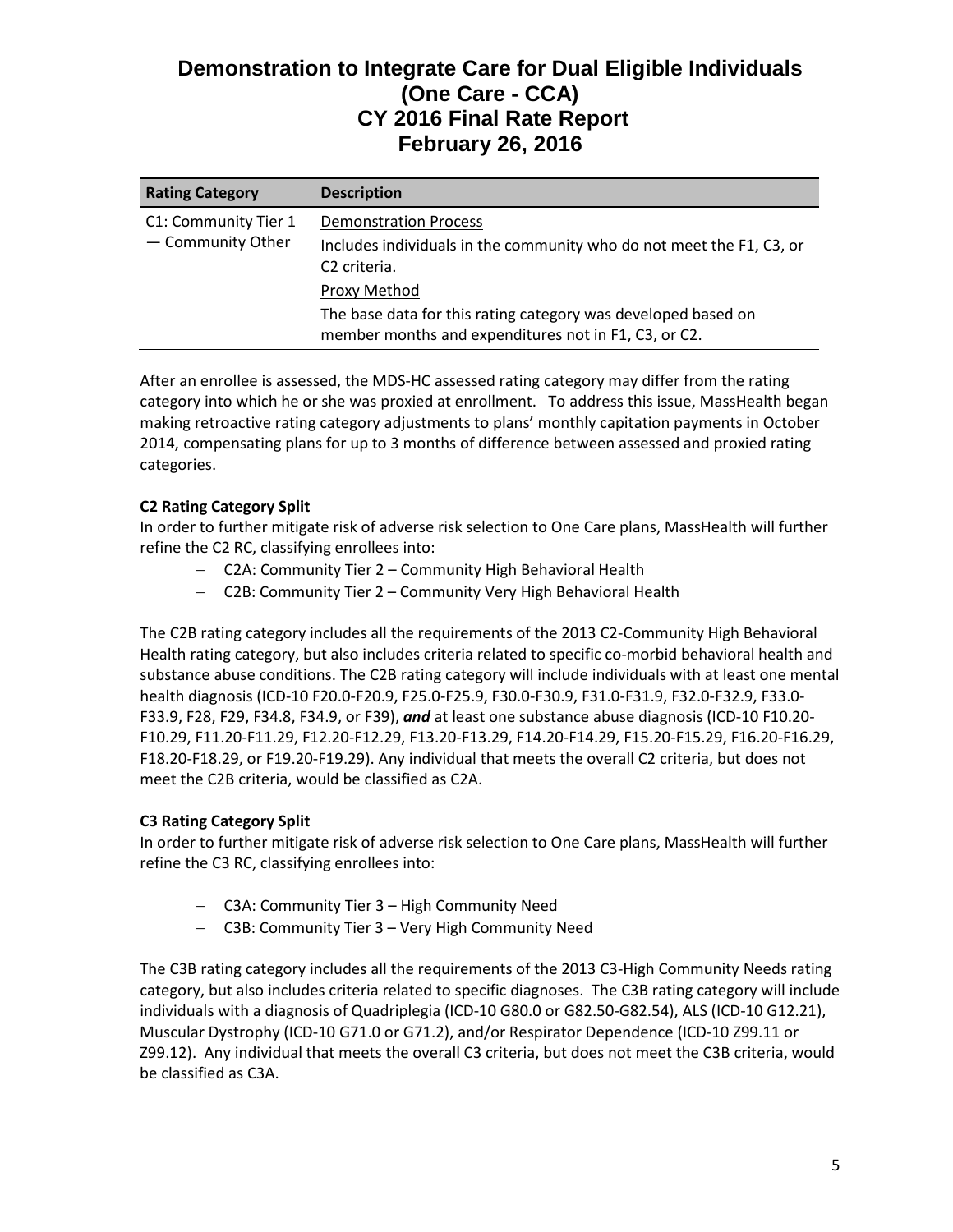#### **Rate Relativity Factors**

The rate relativity process used to develop the capitation rates for the C2A/C2B and C3A/C3B rating categories can be described at a high level as:

- − Relative total costs of C2A/C2B and C3A/C3B to the overall C2 and C3 rating categories, respectively, were developed using the base data.
- − Projected costs for the C2 and C3 rating categories were developed by region following the same process as was used for CY 2013 rates.
- − The C2A/C2B and the C3A/C3B relativity factors were applied to the total projected medical PMPM for the C2 and C3 rating categories, respectively, to develop projected costs for the C2A/C2B and C3A/C3B rating categories.
- − Adjustments for administration, seasonality, savings and enrollee contribution to care were applied to produce the final capitation rates.

The C2A and C2B rate relativity factors applied to the C2 projected expenditures are:

|     | Eastern  | Western  | The Cape |
|-----|----------|----------|----------|
| C2A | $-10.3%$ | $-10.1%$ | $-7.1%$  |
| C2R | 43.0%    | 43.3%    | 48.1%    |

The C3A and C3B rate relativity factors applied to the C3 projected expenditures are:

|      | Eastern | Western | l The Cape |
|------|---------|---------|------------|
| C3A  | $-3.9%$ | $-0.9%$ | $-3.4%$    |
| C3B. | 73.3%   | 78.8%   | 74.3%      |

#### *Category of Service Mapping:*

The following is a category of service mapping between the services reflected in the MassHealth base data and the service categories used in the rate development process. Descriptions of the MassHealth detailed categories of service can be found in Section 3 of the MassHealth Information Sharing Package, "Base Data Detail."

#### Medicaid Claims:

| <b>Rate Development</b><br><b>Category of Service</b> | <b>MassHealth Base Data</b><br><b>Detailed Category of Service</b> |
|-------------------------------------------------------|--------------------------------------------------------------------|
| Inpatient - Non-MH/SA                                 | IP - Non-Behavioral Health                                         |
| Inpatient MH/SA                                       | IP - Behavioral Health                                             |
| <b>Hospital Outpatient</b>                            | <b>Hospital Outpatient</b>                                         |
| <b>Outpatient MH/SA</b>                               | <b>Outpatient BH</b>                                               |
| Professional                                          | Professional                                                       |
| HCBS/Home Health                                      | <b>Community LTSS</b>                                              |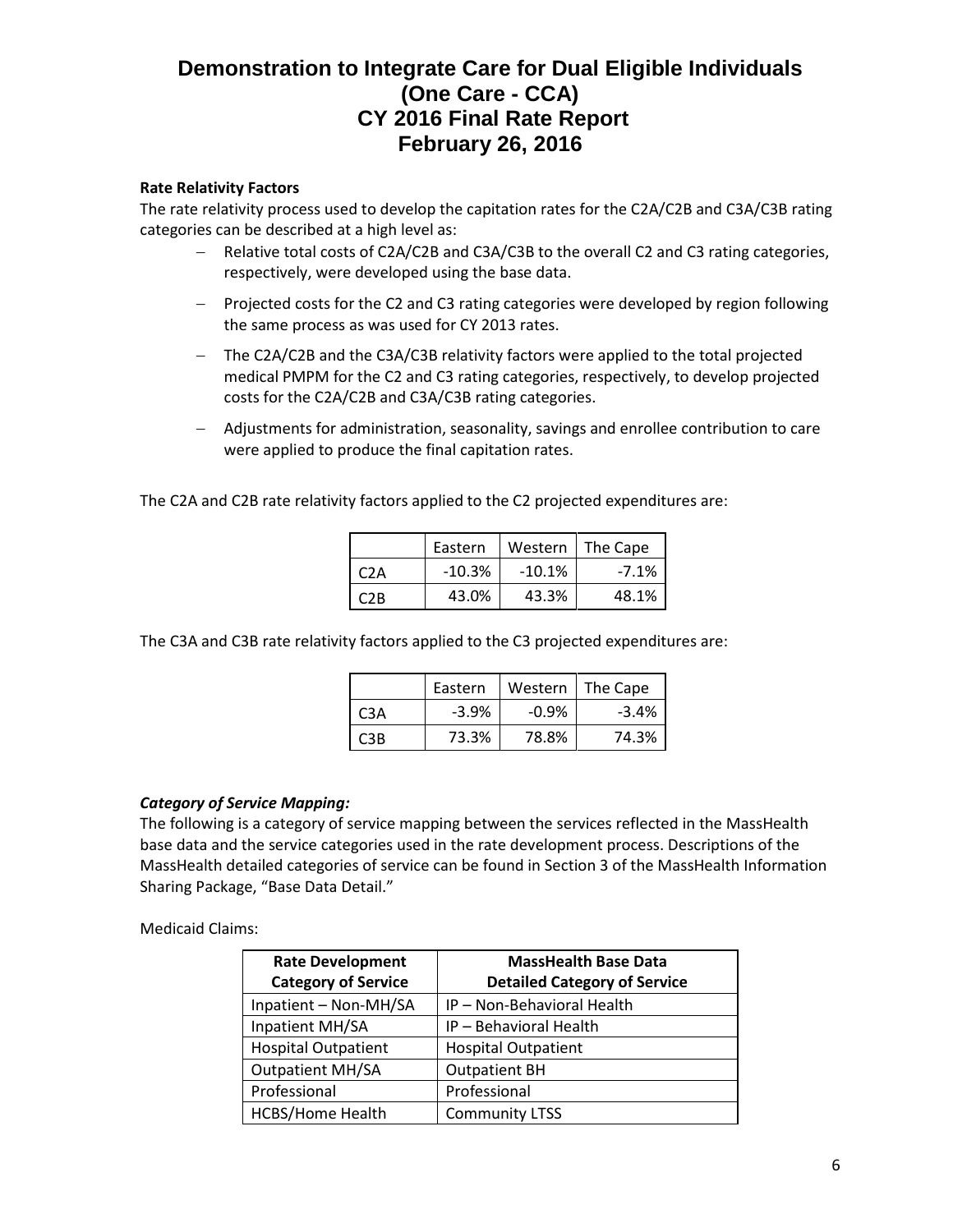| <b>LTC Facility</b>   | LTC.                  |
|-----------------------|-----------------------|
| Pharmacy (Non-Part D) | Non-Part D Pharmacy   |
| DME and Supplies      | DME and Supplies      |
| Transportation        | Transportation        |
| All Other             | <b>Other Services</b> |

### Crossover Claims:

| <b>Rate Development</b><br><b>Category of Service</b> | <b>MassHealth Base Data</b><br><b>Detailed Category of Service</b> |
|-------------------------------------------------------|--------------------------------------------------------------------|
| Inpatient - Non-MH/SA                                 | IP - Non-Behavioral Health                                         |
| Inpatient MH/SA                                       | <b>IP - Mental Health</b>                                          |
|                                                       | IP - Substance Abuse                                               |
| <b>Hospital Outpatient</b>                            | $HOP - ER / Urgent Care$                                           |
|                                                       | HOP - Lab / Rad                                                    |
|                                                       | $HOP - Other$                                                      |
|                                                       | HOP - Pharmacy                                                     |
|                                                       | HOP-PT/OT/ST                                                       |
| <b>Outpatient MH/SA</b>                               | <b>HOP - Behavioral Health</b>                                     |
|                                                       | Prof - Behavioral Health                                           |
| Professional                                          | Prof - HIP Visits                                                  |
|                                                       | Prof-Lab / Rad                                                     |
|                                                       | Prof-OP Visits                                                     |
|                                                       | Prof-Other                                                         |
| <b>HCBS/Home Health</b>                               | Home Health                                                        |
|                                                       | <b>SNF</b>                                                         |
| <b>LTC Facility</b>                                   | Hospice                                                            |
| <b>DME</b> and Supplies                               | <b>DME</b> and Supplies                                            |
| Transportation                                        | Transportation                                                     |

# *Historical Base Data Completion Factors*:

The MassHealth base data do not reflect an estimate for IBNR expenditures. Medicaid and crossover claims processed by MassHealth through February 22, 2015 are reported in the MassHealth base data. To construct the historical base data, the following completion factors have been applied to both the Medicaid data and the crossover data reported in the Data Book.

|                            | <b>Medicaid Claims</b><br><b>Completion</b><br><b>Factors</b> |                    |
|----------------------------|---------------------------------------------------------------|--------------------|
| <b>Category of Service</b> | <b>SFY</b><br>2013                                            | <b>SFY</b><br>2014 |
| Inpatient-Non-MH/SA        | 1.001                                                         | 1.027              |
| Inpatient MH/SA            | 1.001                                                         | 1.027              |
| <b>Hospital Outpatient</b> | 1.000                                                         | 1.004              |
| <b>Outpatient MH/SA</b>    | 1.000                                                         | 1.004              |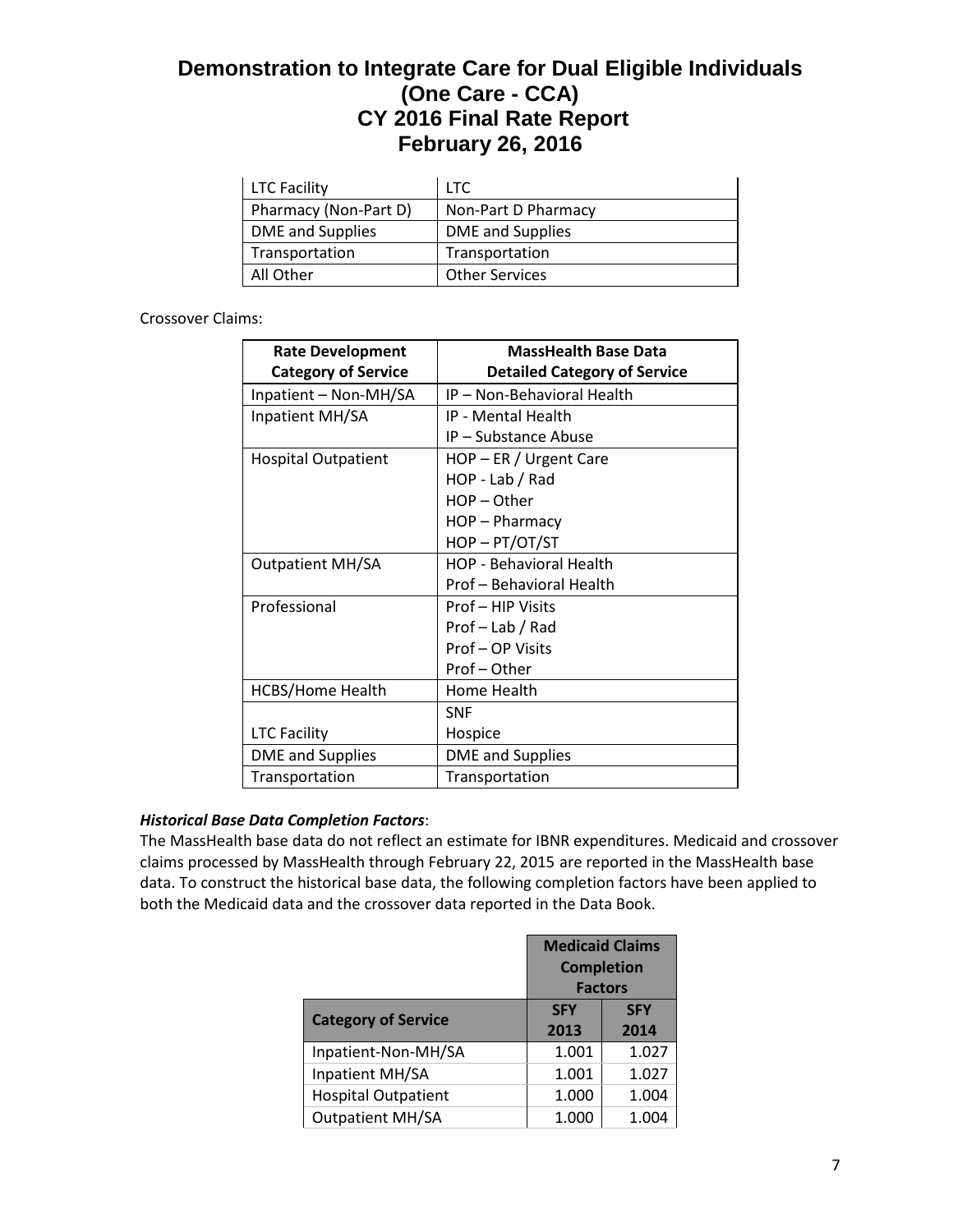| Professional            | 1.000 | 1.004 |
|-------------------------|-------|-------|
| <b>HCBS/Home Health</b> | 1.000 | 1.001 |
| <b>LTC Facility</b>     | 1.001 | 1.010 |
| Pharmacy (Non-Part D)   | 1.000 | 1.004 |
| <b>DME</b> and Supplies | 1.000 | 1.004 |
| Transportation          | 1.000 | 1.004 |
| All Other               | 1.000 | 1.004 |
| <b>All Services</b>     | 1.000 | 1.005 |

|                            | <b>Crossover Claims</b><br><b>Completion</b><br><b>Factors</b> |                    |
|----------------------------|----------------------------------------------------------------|--------------------|
| <b>Category of Service</b> | <b>SFY</b><br>2013                                             | <b>SFY</b><br>2014 |
| Inpatient-Non-MH/SA        | 1.001                                                          | 1.023              |
| Inpatient MH/SA            | 1.001                                                          | 1.023              |
| <b>Hospital Outpatient</b> | 1.003                                                          | 1.014              |
| <b>Outpatient MH/SA</b>    | 1.003                                                          | 1.014              |
| Professional               | 1.003                                                          | 1.014              |
| <b>HCBS/Home Health</b>    | 1.000                                                          | 1.000              |
| <b>LTC Facility</b>        | 1.000                                                          | 1.007              |
| Pharmacy (Non-Part D)      | 1.002                                                          | 1.023              |
| <b>DME</b> and Supplies    | 1.002                                                          | 1.023              |
| Transportation             | 1.002                                                          | 1.023              |
| All Other                  | 1.002                                                          | 1.023              |
| <b>All Services</b>        | 1.002                                                          | 1.015              |

# *Counties and Regions*:

Rates will be paid on a Massachusetts county and MassHealth rating category basis. Rates, however, have been developed regionally. Five counties are not included in any of the One Care plan service areas:

- − Barnstable.
- − Bristol.
- − Berkshire.
- − Dukes.
- − Nantucket.

As the Demonstration does not currently operate in these counties, any applicable claims and eligibility data for these counties has been removed from the base data. The resulting geographic classifications are as follows:

Eastern: Essex, Middlesex, Norfolk and Suffolk counties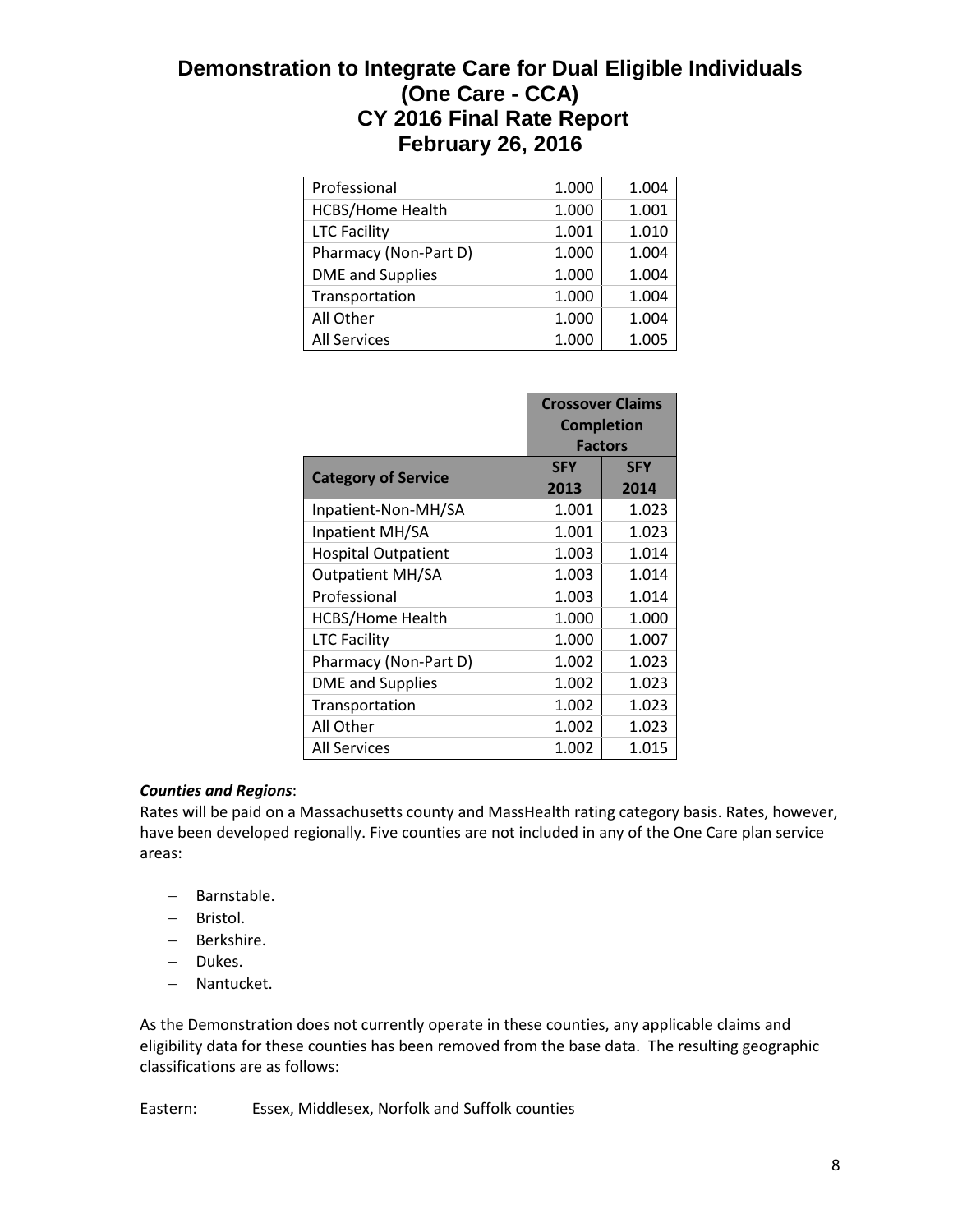Western: Franklin, Hampden, Hampshire and Worcester counties The Cape: Plymouth county

It is possible for a One Care member to move to one of the five counties excluded from the One Care service area and maintain One Care eligibility. For Demonstration Year 3, a "statewide" rate was developed. Because there is a high likelihood that these members are using the same service providers that they were when they were in the One Care service area, this rate is a statewide, weighted average rate based on the counties that are part of the One Care service area.

Adjustment information below is provided by geographic region.

### **Adjustments to Historical Base Data:**

As outlined in Appendix 6 of the MOU for this Demonstration and further detailed in Section 4 of the three-way contract, rates have been developed based on expected costs for this population had the Demonstration not existed. The adjustments included below have been made to the historical base data to reflect the benefits and costs that will apply in CY 2016 to fee-for-service dual eligible individuals. As described above, most adjustments specific to the C2 and C3 rating categories are made prior to the application of C2A/C2B and C3A/C3B relativity factors to the projected rates.

# *Transitional Living Program:*

In recognition of the level of care required for members in Transitional Living Programs, MassHealth is in the process of developing a new rating category to compensate plans appropriately for these members. Until this new rating category is developed and implemented, MassHealth will pay for all services related to the Transitional Living Program outside of the capitation rates. The following adjustments were made to account for the removal of these services from the HCBS/Home Health line of the base data:

| Year | Region   | C <sub>1</sub> | C <sub>2</sub> | C <sub>3</sub> | F <sub>1</sub> |
|------|----------|----------------|----------------|----------------|----------------|
| 2013 | Eastern  | $-22.3%$       | $-20.2%$       | $-0.7\%$       | 0.0%           |
|      | Western  | 0.0%           | 0.0%           | $0.0\%$        | 0.0%           |
|      | The Cape | 0.0%           | 0.0%           | $0.0\%$        | 0.0%           |
| 2014 | Eastern  | $-27.4%$       | $-19.6%$       | $-0.6%$        | 0.0%           |
|      | Western  | 0.0%           | 0.0%           | $0.0\%$        | 0.0%           |
|      | The Cape | 0.0%           | 0.0%           | $-0.3%$        | 0.0%           |

# *Primary Care Fee Increase in the ACA:*

In accordance with ACA Section 1202, MassHealth raised its payment rates for primary care in January 2013. While primary care tends to be covered under Medicare for dual eligibles, this fee increase impacted the FFS Medicaid cross-over claim costs for primary care. MassHealth discontinued the ACA Section 1202 fee increases on January 1, 2015. Because a portion of the base data for CY 2016 included these increased payments, an adjustment was made to remove the impact of the fee increase from the professional line as demonstrated below: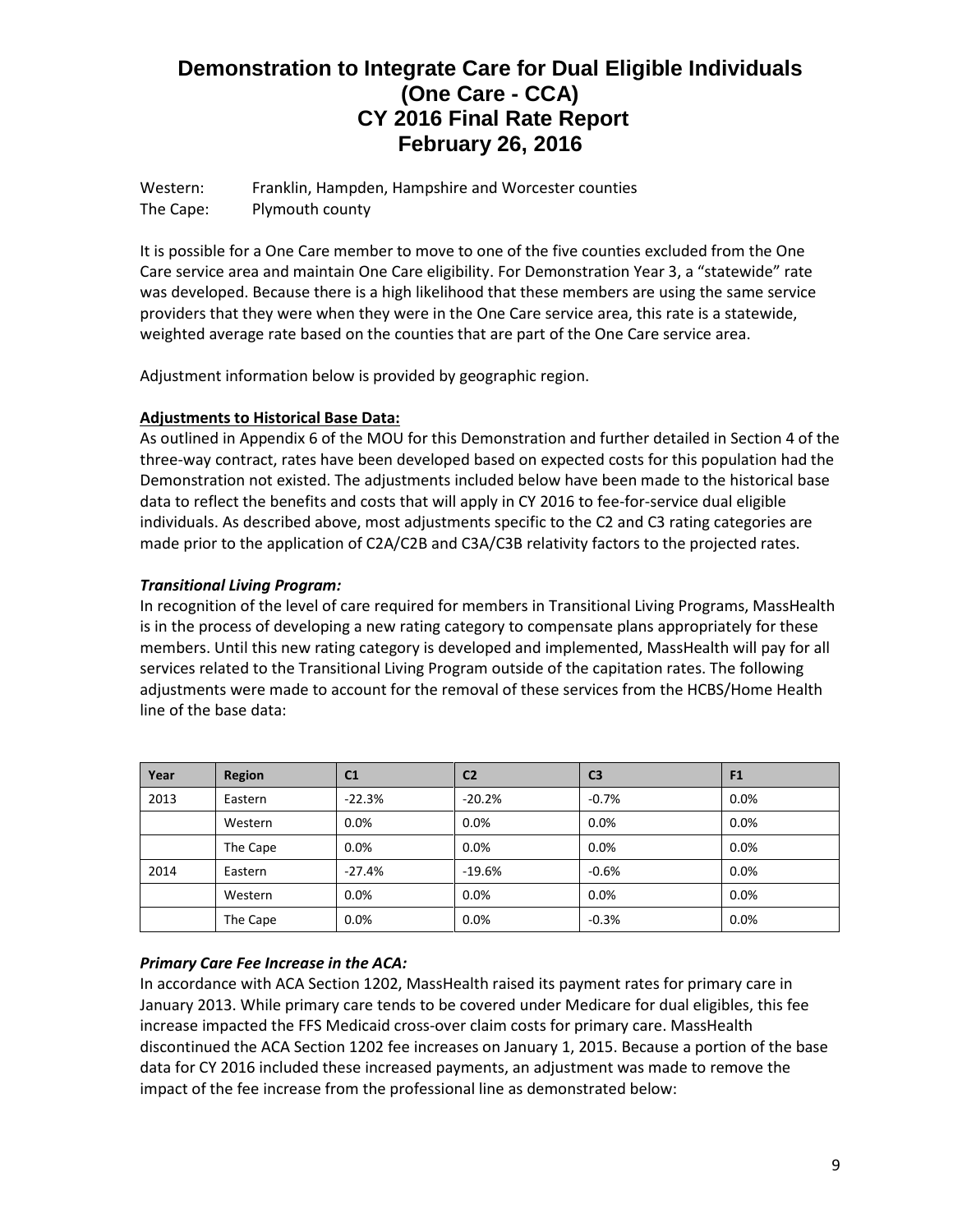| Adjustment:                 | ACA Section 1202 |
|-----------------------------|------------------|
| <b>Category of Service:</b> | Professional     |

| Region   | C <sub>1</sub> | C <sub>2</sub> | C <sub>3</sub> |          |
|----------|----------------|----------------|----------------|----------|
| Eastern  | $-27.2%$       | $-28.4%$       | $-39.2%$       | $-44.3%$ |
| Western  | $-27.1%$       | $-35.0%$       | $-42.0%$       | $-49.4%$ |
| The Cape | $-25.3%$       | $-32.6%$       | $-33.2%$       | $-51.0%$ |

### *MassHealth Home Health Appeals:*

Information on the amount recovered is captured on a cash basis rather than date of service basis and is not specific to the target duals population. Based on the most recent available information on recovery dollars for the entire state (all 14 counties), a reasonable estimate of Medicare home health for target duals included in the base data is approximately \$200,000 annually. To account for the removal of the five counties that are not included in one of the One Care plans service areas, the \$200,000 annual figure was applied to the SFY2013 and SFY2014 base data for the entire state, and the adjustment was applied to the county-excluded base.

#### *Pharmacy Rebates:*

The MassHealth One Care historical base data does not reflect potential Federal Omnibus Budget Reconciliation Act (OBRA) rebates. Potential OBRA rebates on non-Part D drugs comprise an estimated 5.9% of total pharmacy spending for the entire state. This rebate percentage is based on forecasts developed by MassHealth for all dual eligibles (including partial duals and waiver participants) in the state under the age of 65 during SFY2014. This percentage was then applied to the base data reflecting the excluded counties. In addition, MassHealth has an agreement in place for supplemental rebates on diabetic test strips. MassHealth estimated that there is approximately \$1.2M in potential rebates in SFY2013 and SFY2014 on diabetic test strips for the entire dual eligible population. This number was adjusted to reflect the target duals population and is expected to produce an extra 5.1% in pharmacy rebates for this population.

#### *Personal Care Attendant (PCA) Time and Administration:*

Effective July 1, 2015, the Massachusetts Earned Sick Time Law allows PCAs to accrue paid sick time. Additionally, effective January 1, 2016, MassHealth is considered a joint employer of Personal Care Attendants (PCAs) for the purposes of the Fair Labor Standards Act (FLSA). Consistent with the FLSA, MassHealth is required to provide PCAs with travel pay and overtime. MassHealth is paying for any overtime and travel costs outside the One Care capitation rates; however, the additional fiscal intermediary (FI) administration expenses associated with reporting and tracking costs associated with PCA overtime and travel costs is included in the capitation rates.

The PCA earned sick leave and FI administrative expense adjustments reflect the PCA mix of services, resulting in the following increases to the HCBS/Home Health COS: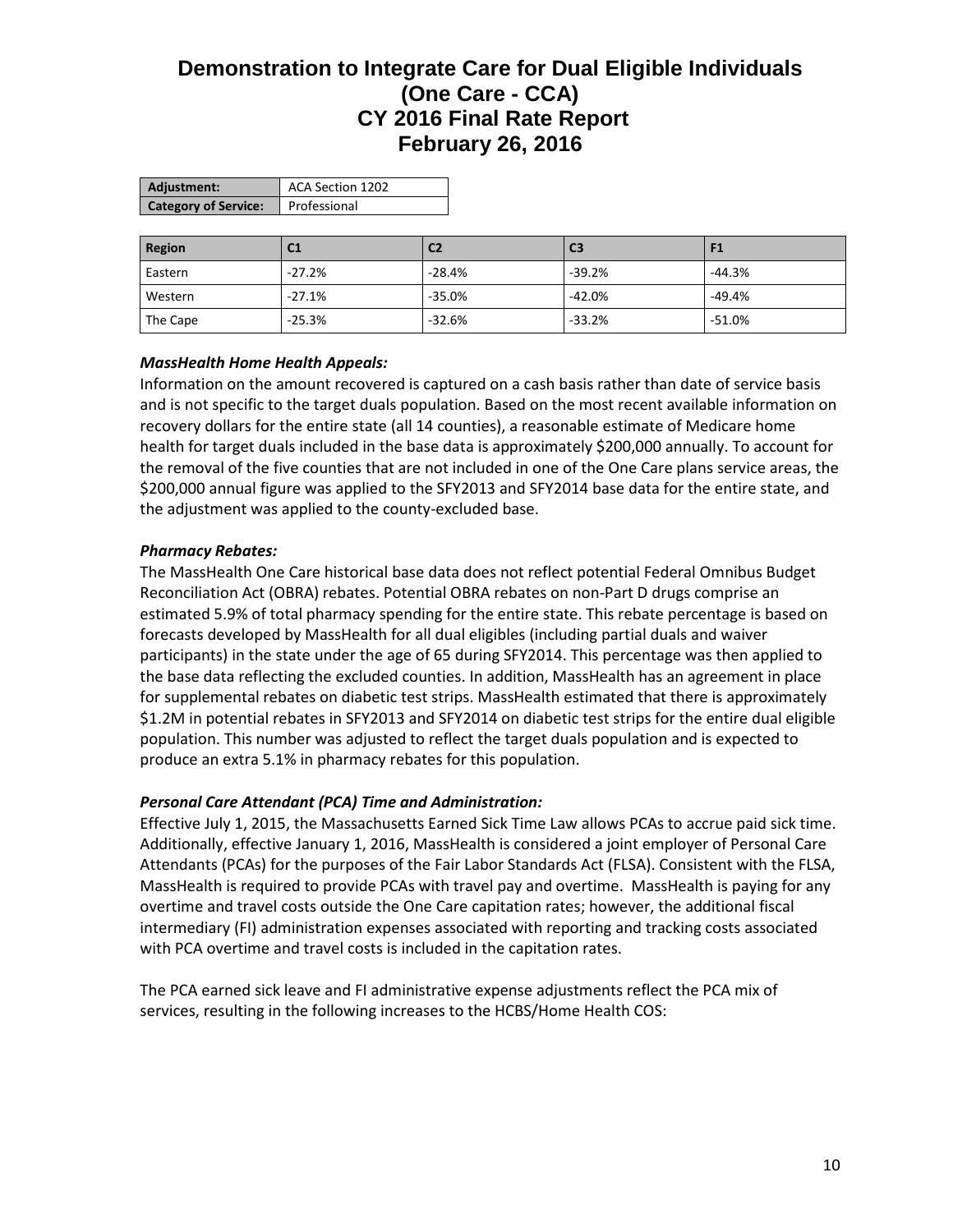| Adjustment:                 | PCA Time and Administration |
|-----------------------------|-----------------------------|
| <b>Category of Service:</b> | <b>HCBS/Home Health</b>     |

| Region   | C <sub>1</sub> | C <sub>2</sub> | C <sub>3</sub> | F <sub>1</sub> |
|----------|----------------|----------------|----------------|----------------|
| Eastern  | 0.7%           | 0.2%           | 1.1%           | 0.4%           |
| Western  | 1.0%           | 0.3%           | 1.8%           | 1.2%           |
| The Cape | 1.1%           | 0.2%           | 1.4%           | 0.4%           |

### *Medicare Improvements for Patients and Providers Act:*

As of January 1, 2013, Medicare Part D began covering barbiturates (used in the treatment of epilepsy, cancer, or a chronic mental health disorder) and benzodiazepines. For the first 6 months of the SFY2013 and SFY2014 base period, these drugs were covered by MassHealth. Historical pharmacy experience for these specific drugs was reviewed and a downward adjustment to the rates was made to reflect the shift of responsibility from Medicaid to Medicare Part D for payment for these medications. Decreases were made to the pharmacy expense line as shown in the table below:

| Adjustment:                 | Part D Improvements   |
|-----------------------------|-----------------------|
| <b>Category of Service:</b> | Pharmacy (Non-Part D) |

| Region   | C <sub>1</sub> | C <sub>2</sub> | C <sub>3</sub> | 91       |
|----------|----------------|----------------|----------------|----------|
| Eastern  | $-5.2%$        | $-9.0%$        | $-7.4%$        | $-19.8%$ |
| Western  | $-4.1%$        | $-5.3%$        | $-4.3%$        | $-19.1%$ |
| The Cape | $-5.2%$        | $-0.4%$        | $-8.0%$        | $-18.1%$ |

Effective in January 2013 and again in January 2014, coinsurance for outpatient mental health services under Medicare Part B changed, now resembling coinsurance levels of other physical health services under Medicare Part B. Medicaid's portion of the Medicare Part B coinsurance for outpatient mental health services decreased from 40% in 2012 to 35% in 2013 and to 20% in 2014. The following table displays this impact to the Outpatient MH/SA COS:

| Region   | C1       | C <sub>2</sub> | C <sub>3</sub> | F1       |
|----------|----------|----------------|----------------|----------|
| Eastern  | $-13.9%$ | $-2.1%$        | $-3.3%$        | $-7.4%$  |
| Western  | $-11.6%$ | $-1.8%$        | $-3.2%$        | $-6.9%$  |
| The Cape | $-8.6%$  | $-1.2%$        | $-2.5%$        | $-10.4%$ |

#### *Dental Benefit Changes:*

The MassHealth dental benefit for adults was reduced effective July 2010. Effective January 1, 2013, MassHealth restored composite fillings for front teeth to the adult dental benefit. Effective March 1, 2014, MassHealth restored its adult dental benefit to include:

| D2140 - AMALGAM ONE SURFACE, PRIMARY OR PERMANE |  |
|-------------------------------------------------|--|
| D2150 - AMALGAM TWO SURFACES, PRIMARY OR PERMAN |  |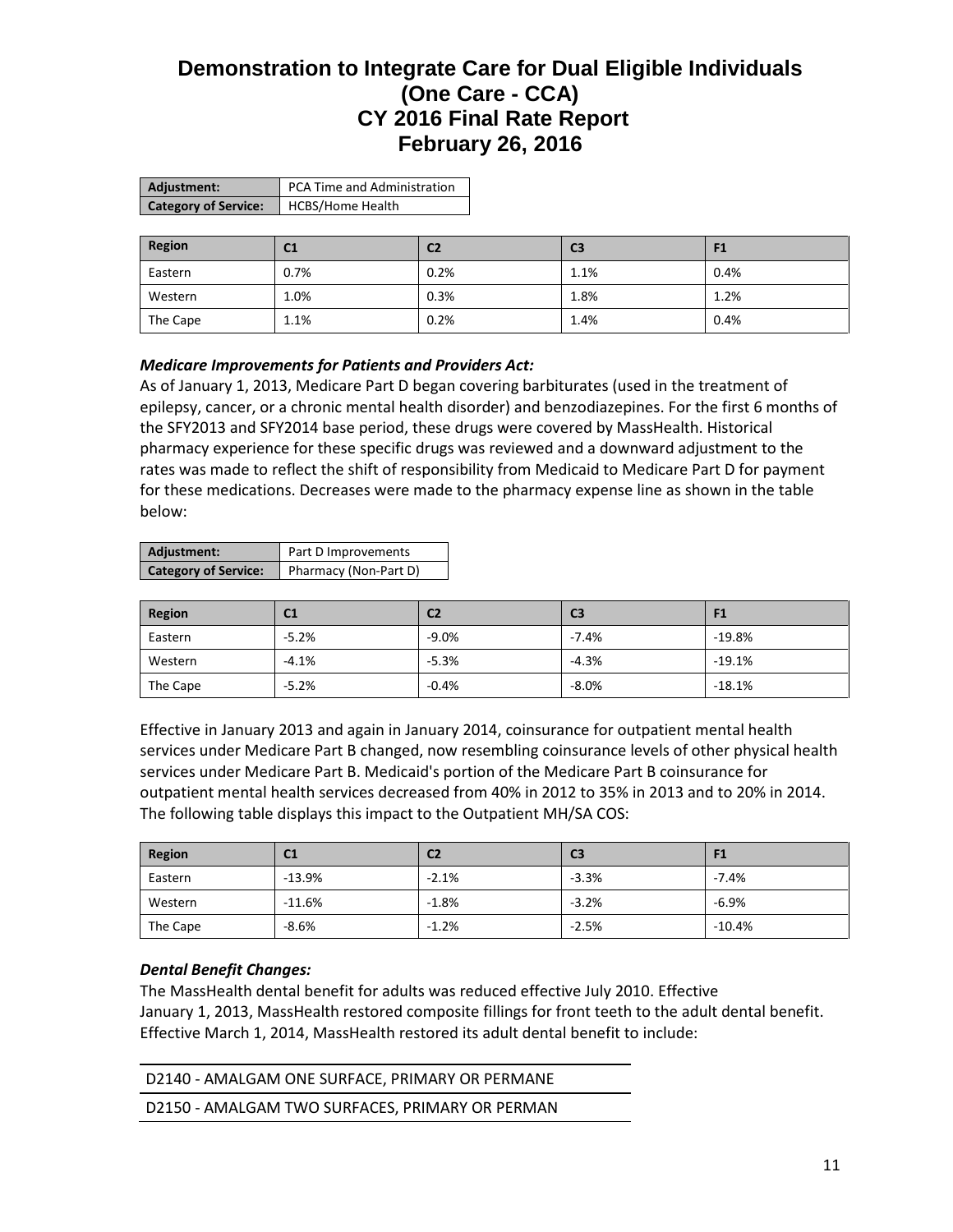D2140 - AMALGAM ONE SURFACE, PRIMARY OR PERMANE

D2160 - AMALGAM THREE SURFACES, PRIMARY OR PERM

D2161 - AMALGAM FOUR OR MORE SURFACES PRIMARY O

D2332 - RESIN-THREE SURFACES

D2335 - RESIN - FOUR/MORE SURFACES INVOLVING IN

D2391 - RESIN-BASED COMPOSITE-ONE SURFACE, POST

D2392 - RESIN-BASED COMPOSITE SURFACES,POSTERIO

D2393 - RESIN-BASED COMPOSITE 3 OR MORE SURFACE

D2394 - RESIN-BASED COMPOSITE 4+ SURFACES, POST

Effective May 15, 2015, MassHealth restored its denture benefits to include:

|  | D5110 - COMPLETE DENTURES (INCLUDING ROUTINE POST-DELIVERY CARE) |  |
|--|------------------------------------------------------------------|--|
|--|------------------------------------------------------------------|--|

D5120 – COMPLETE DENTURES (INCLUDING ROUTINE POST-DELIVERY CARE)

D5211 – PARTIAL DENTURES (INCLUDING ANY CONVENTIONAL CLASPS, RESTS, AND TEETH)

D5212 - PARTIAL DENTURES (INCLUDING ANY CONVENTIONAL CLASPS, RESTS, AND TEETH)

The adjustments below have been applied to the All Other COS historical base data to reflect the net effect of these benefit changes:

| Adjustment:                 | Dental    |
|-----------------------------|-----------|
| <b>Category of Service:</b> | All Other |

| <b>Region</b> | C1    | C <sub>2</sub> | C <sub>3</sub> |       |
|---------------|-------|----------------|----------------|-------|
| Eastern       | 69.3% | 68.0%          | 21.8%          | 10.3% |
| Western       | 68.5% | 52.4%          | 22.9%          | 14.2% |
| The Cape      | 64.7% | 80.3%          | 25.7%          | 34.1% |

In addition, a 6.0% adjustment was made to the All Other COS for all RCs to account for the fact that MassHealth members can receive the full scope of dental services (defined as the scope of services prior to MassHealth benefit reductions in July 2010) through hospitals and community health centers through the Commonwealth's Health Safety Net. These costs are not included in the FFS base data.

#### *Gender Reassignment Coverage:*

In RY15, the Commonwealth started to cover costs for services related to gender reassignment procedures for individuals with transgender/gender identity disorder. Prevalence rates were reviewed from studies related to gender reassignment, as well as potential cost of services for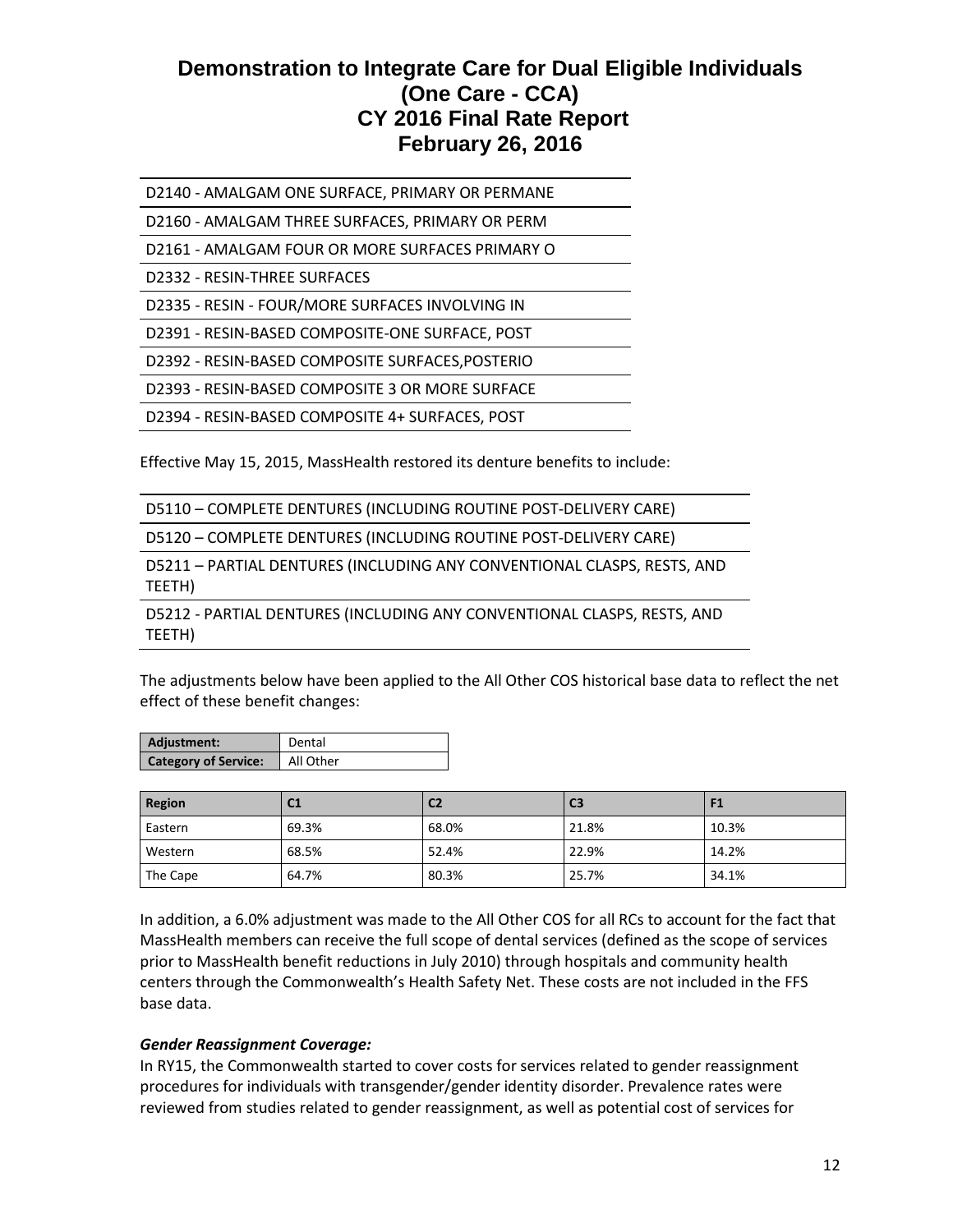gender reassignment procedures. MassHealth is including a small upward adjustment to the inpatient — non- MH/SA COS to cover the costs associated with gender reassignment procedures:

| Adjustment:                 | <b>Gender Reassignment</b> |
|-----------------------------|----------------------------|
| <b>Category of Service:</b> | $\vert$ IP – Non-MH/SA     |

| Region   | C1   | C2   | C <sub>3</sub> | F1      |
|----------|------|------|----------------|---------|
| Eastern  | 0.4% | 0.1% | 0.0%           | 0.0%    |
| Western  | 0.5% | 0.2% | 0.1%           | 0.0%    |
| The Cape | 0.3% | 0.2% | 0.0%           | $0.0\%$ |

# *Elder Affairs Home Care Program:*

The Home Care Program is a state-funded benefit for individuals ages 60+ that includes limited care coordination, and a package of community support services beyond what members can access through the State plan, including homemaker, personal care, respite services, and non-medical transportation. These services overlap with the expanded community supports benefit list in the One Care three-way contract. When MassHealth members who are eligible for these services and who have been receiving them from Elder Affairs enroll in One Care, they are disenrolled from the Home Care program. The CY 2016 One Care capitation rates include a 1.6% adjustment to the HCBS/Home Health COS for only the C3 rating category for the additional costs of providing Home Care program services.

#### *Department of Mental Health Psychiatric Claims:*

The One Care program covers inpatient and outpatient psychiatric claims costs from Department of Mental Health facilities, but not all costs are reflected in the historical base data. To account for these costs, the following adjustments were applied to the C2 and F1 populations for Inpatient MH/SA and Outpatient MH/SA COS:

| <b>Inpatient MH/SA</b>  | C <sub>1</sub> | C <sub>2</sub> | C <sub>3</sub> | F <sub>1</sub> |
|-------------------------|----------------|----------------|----------------|----------------|
| Eastern                 | 0.0%           | 36.9%          | 0.0%           | 23.8%          |
| Western                 | 0.0%           | 79.0%          | 0.0%           | 575.1%         |
| The Cape                | $0.0\%$        | 40.8%          | 0.0%           | 876.2%         |
|                         |                |                |                |                |
| <b>Outpatient MH/SA</b> | C <sub>1</sub> | C <sub>2</sub> | C3             | F <sub>1</sub> |
| Eastern                 | 0.0%           | 1.1%           | 0.0%           | 1.0%           |
| Western                 | 0.0%           | 0.0%           | 0.0%           | 0.0%           |
| The Cape                | 0.0%           | 1.6%           | 0.0%           | 1.6%           |

# *Diversionary Behavioral Health:*

Certain diversionary behavioral health services that are covered under the One Care program for non-institutionalized members are not included in the FFS base data. The CY2016 rates include a 26.8% adjustment to the Outpatient MH/SA COS for the costs of covering these services for the C1, C2, and C3 populations. These diversionary behavioral health services include the following:

• Enhanced acute treatment services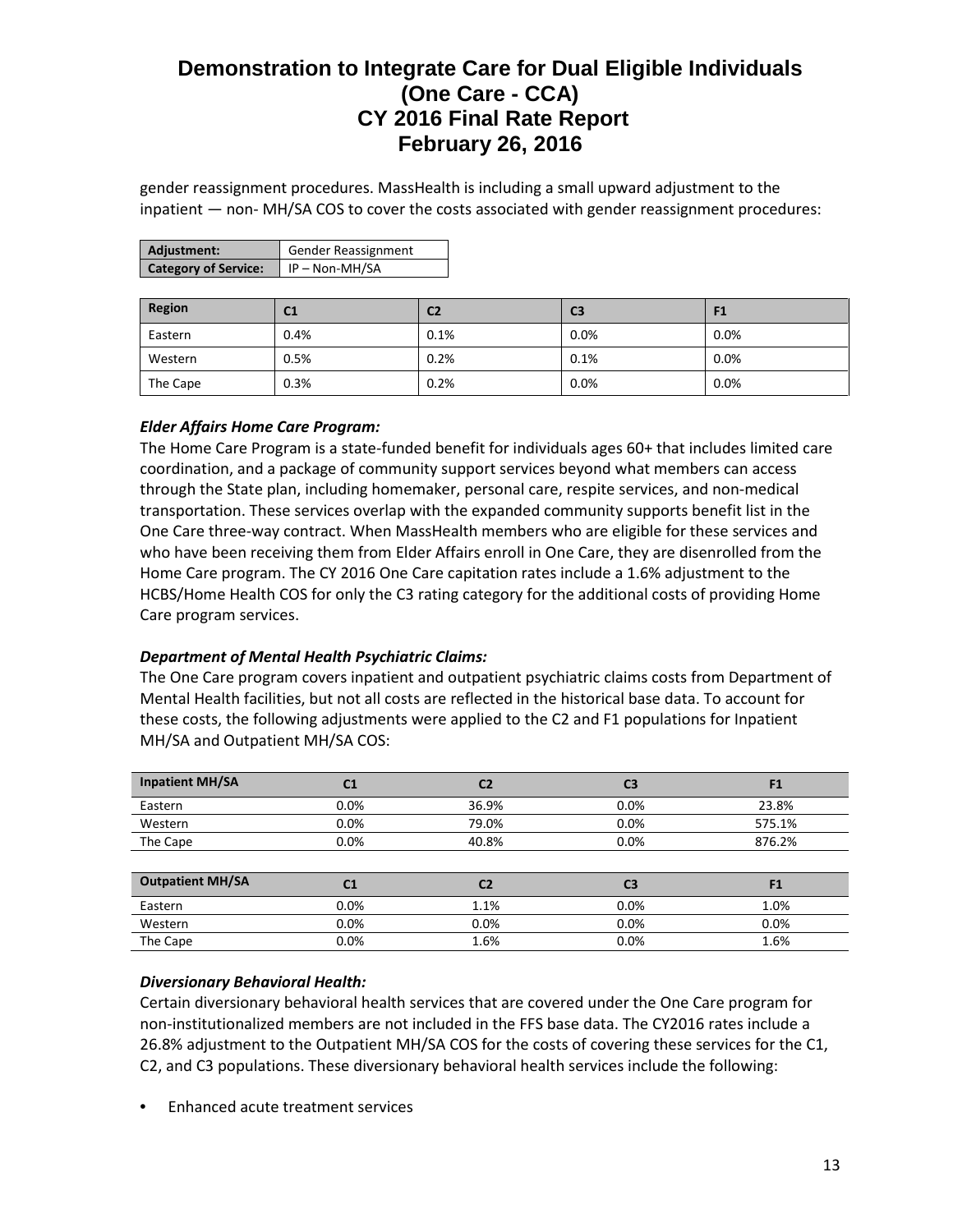- Inpatient/dual diagnosis level III A detox
- Community support
- Day treatment
- Recovery support navigator
- Structured outpatient addictions program

#### *Provider Payment Changes:*

MassHealth made several changes to FFS fee schedules that were not fully reflected or not reflected at all in the base data:

Rate increases for non-evaluation and management codes for mental health services in community health centers and mental health centers were effective January 1, 2014. Further increases will come into effect on June 1, 2016. These changes resulted in an increase to the Outpatient MH/SA COS as displayed below:

| <b>Region</b> | - -  |      | C3   |      |
|---------------|------|------|------|------|
| Eastern       | 3.1% | 3.7% | 4.9% | 6.4% |
| Western       | 4.8% | 5.6% | 6.5% | 7.7% |
| The Cape      | 5.1% | 5.0% | 5.3% | 6.5% |

The following adjustments were made to the HCBS line to account for other fee schedule adjustments since July 1, 2012, specifically within adult foster care, day habilitation, and personal care/fiscal intermediary services:.

| <b>Region</b><br>the control of the control of the control | u.l  |         | C3   |      |
|------------------------------------------------------------|------|---------|------|------|
| Eastern                                                    | 1.1% | $-0.5%$ | 2.8% | 2.6% |
| Western                                                    | 2.0% | $-0.1%$ | 4.7% | 6.2% |
| The Cape                                                   | 2.7% | $-0.3%$ | 4.1% | 6.4% |

Finally, a 2.7% increase was applied to the LTC Facility COS to account for changes to nursing facility reimbursements from the start of the FFS base data to the end of CY 2016.

#### *Enrollee Contributions to Care:*

The MassHealth historical base data reflect costs net of contributions to care or patient-paid amounts (PPA) paid by individuals in facilities. These costs have been included in rates through the adjustments displayed below, and enrollee contributions to care will be deducted from capitation payments on an individual enrollee basis. These adjustments are based on, and have been applied to, both Medicaid only and crossover claims.

| Adjustment:                 | Share of Cost       |
|-----------------------------|---------------------|
| <b>Category of Service:</b> | <b>LTC Facility</b> |

| <b>Region</b> | $\mathcal{L}$<br>u | C2A     | C2B     | C <sub>3A</sub> | C3B  |       |
|---------------|--------------------|---------|---------|-----------------|------|-------|
| Eastern       | 0.1%               | $1.1\%$ | 0.1%    | 2.7%            | 2.5% | 13.2% |
| Western       | 0.6%               | 0.5%    | 0.0%    | 1.9%            | 1.6% | 11.4% |
| The Cape      | 2%                 | $0.0\%$ | $0.0\%$ | 3.0%            | 0.2% | 12.2% |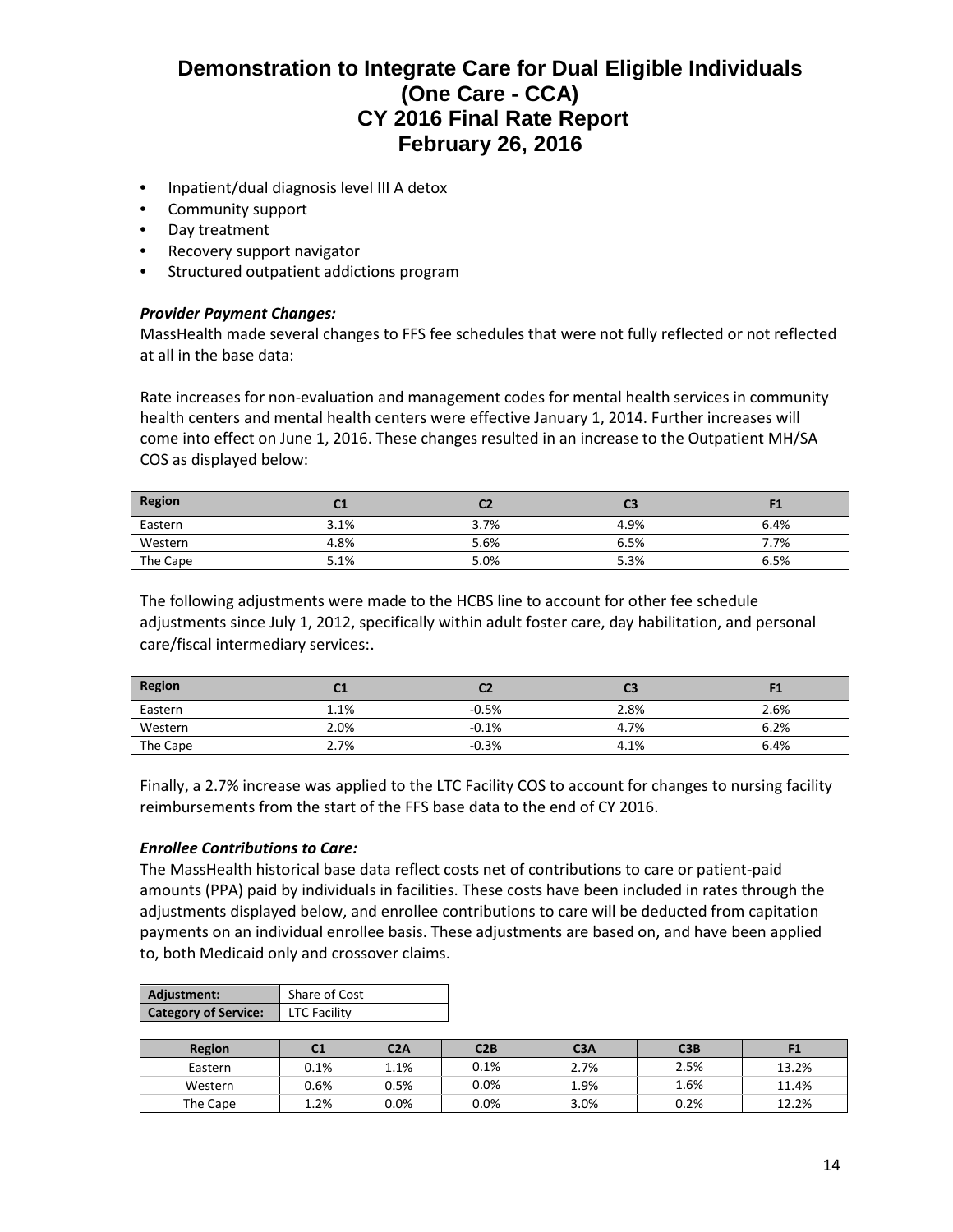# *Trend Factors Applied to Adjusted Historical Base Data:*

The following trend factors have been applied for 36 months from the midpoint of the base period (July 1, 2013) to the midpoint of the contract period (July 1, 2016):

| <b>Medicaid Trends by Category of Service</b> | C <sub>1</sub> | C <sub>2</sub> | C <sub>3</sub> | F <sub>1</sub> |
|-----------------------------------------------|----------------|----------------|----------------|----------------|
| Inpatient-Non-MH/SA                           | 2.5%           | 2.5%           | 2.5%           | 4.0%           |
| Inpatient MH/SA                               | 2.5%           | 2.5%           | 2.5%           | 4.0%           |
| <b>Hospital Outpatient</b>                    | 2.5%           | 2.0%           | 2.0%           | 2.5%           |
| <b>Outpatient MH/SA</b>                       | 2.5%           | 2.0%           | 2.0%           | 2.5%           |
| Professional                                  | 3.5%           | 3.0%           | 3.0%           | 4.0%           |
| <b>HCBS/Home Health</b>                       | 2.0%           | 2.0%           | 2.0%           | 2.0%           |
| <b>LTC Facility</b>                           | 2.0%           | 2.0%           | 2.0%           | 1.5%           |
| Pharmacy (Non-Part D)                         | 4.0%           | 3.0%           | 3.0%           | 4.0%           |
| <b>DME</b> and Supplies                       | 5.0%           | 5.0%           | 2.5%           | 2.5%           |
| Transportation                                | 5.0%           | 5.0%           | 2.5%           | 2.5%           |
| All Other                                     | 5.0%           | 5.0%           | 2.5%           | 2.5%           |

# *Relational Modeling:*

Prior to finalizing the medical component of the capitation rates, the projected PMPM values (after trend and program changes) were compared with the prior year's rates to identify any unexpected changes at the region level. For some regions, there was only a limited amount of experience available, which can create rate volatility over time. To mitigate some of these unanticipated changes, adjustments were made to shift funds among regions without impacting the aggregate cost for the rating category overall. This relational modeling was used for the C1, C2, and F1 rating categories as shown below:

| Region   | C1    | C <sub>2</sub> | C <sub>3</sub> | 41    |
|----------|-------|----------------|----------------|-------|
| Eastern  | 0.999 | 1.002          | 0.999          | 0.993 |
| Western  | 0.998 | 0.999          | 1.000          | 1.010 |
| The Cape | 1.044 | 0.984          | 1.022          | 1.053 |

# *Medicaid Administrative Expenses:*

An adjustment has been applied to the MassHealth component of the rate for 2016 to reflect the estimated transfer of administrative costs from MassHealth to the One Care plans. These amounts were developed by MassHealth based on a review of their administrative costs, dividing the costs into three components: administrative, behavioral health care management, and complex care management. The following PMPMs have been added to each county rate for the following rating categories: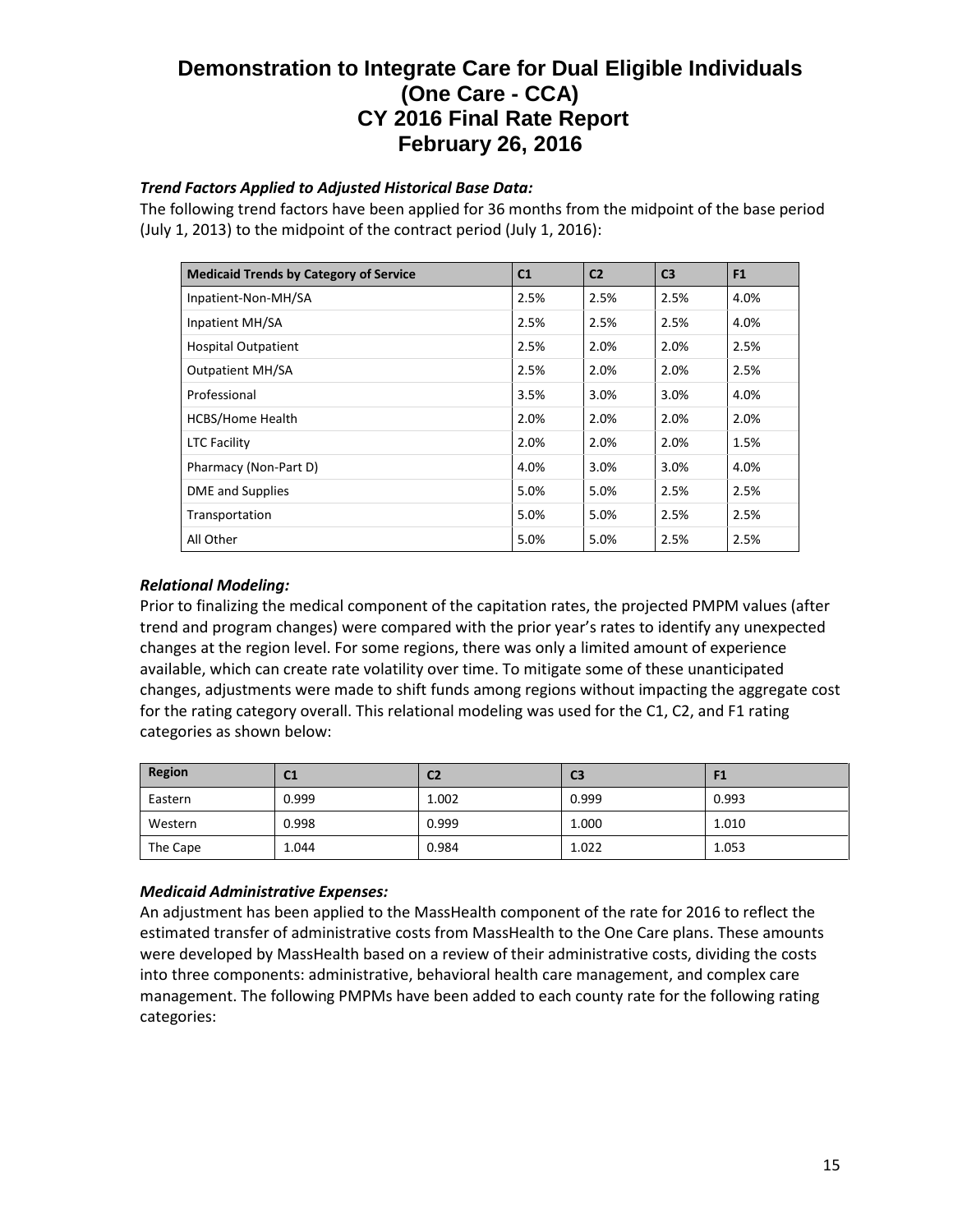| Region                            | C <sub>1</sub> | C2A     | C2B     | C <sub>3A</sub> | C3B     | F1      |
|-----------------------------------|----------------|---------|---------|-----------------|---------|---------|
| Admin                             | \$12.32        | \$15.21 | \$17.53 | \$39.95         | \$62.98 | \$97.78 |
| Behavioral Health Care Management | \$1.29         | \$6.12  | \$9.24  | \$3.64          | \$5.88  | \$0.00  |
| <b>Complex Care Management</b>    | \$3.31         | \$5.33  | \$6.95  | \$22.63         | \$38.74 | \$0.00  |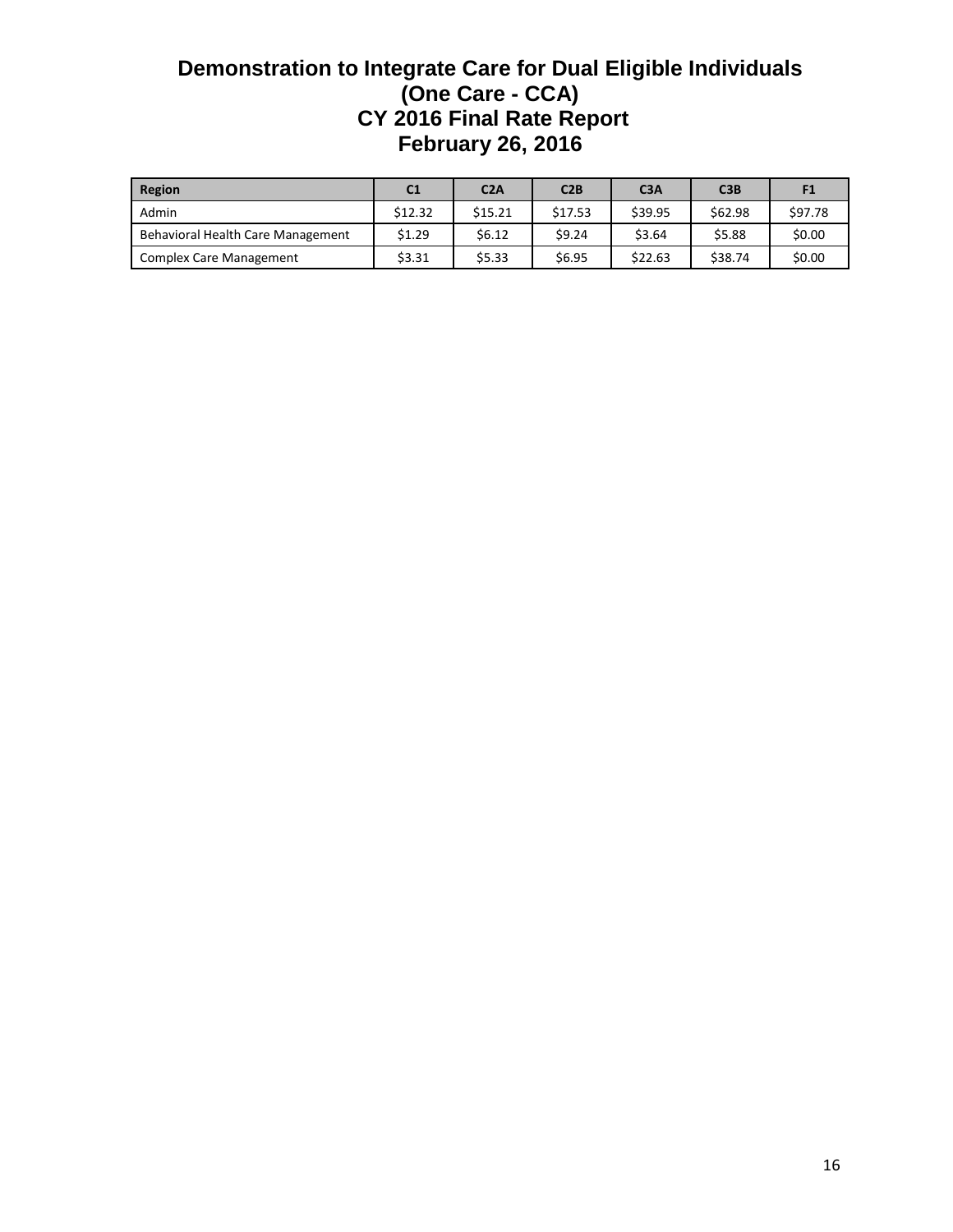**III. Medicare Components of the Rate – CY 2016**

### *Medicare A/B Services*

CMS has developed baseline spending (costs absent the Demonstration) for Medicare Parts A and B services using estimates of what Medicare would have spent on behalf of the enrollees absent the Demonstration. With the exception of specific subsets of enrollees as noted below, the Medicare baseline for A/B services is a blend of the Medicare Fee-for-Service (FFS) Standardized County Rates, as adjusted below, and the Medicare Advantage projected payment rates for each year, weighted by the proportion of the target population that would otherwise be enrolled in each program in the absence of the Demonstration. The Medicare Advantage baseline spending includes costs that would have occurred absent the Demonstration, such as quality bonus payments for applicable Medicare Advantage plans.

Both baseline spending and payment rates under the Demonstration for Medicare A/B services are calculated as PMPM standardized amounts for each Demonstration county. Except as otherwise noted, the Medicare A/B portion of the baseline is updated annually based on the annual FFS estimates and benchmarks released each year with the annual Medicare Advantage and Part D rate announcement, and Medicare Advantage bids (for the applicable year or for prior years trended forward to the applicable year) for products in which potential Demonstration enrollees would be enrolled absent the Demonstration.

*Medicare A/B Component Payments*: CY 2016 Medicare A/B Baseline County rates are provided below. The rates represent the weighted average of the CY 2016 FFS Standardized County Rates, updated to incorporate the adjustments noted below, and the Medicare Advantage projected payment rates for CY 2016, based on the expected enrollment of beneficiaries from Medicare FFS and Medicare Advantage prior to the demonstration start at the county level. The rates weight the FFS and Medicare Advantage components at the same weighting as used to set 2013-2015 rates. The Medicare Advantage component of the 2016 rate has been updated based on Medicare Advantage trends.

The FFS component of the CY 2016 Medicare A/B baseline rate has been updated to better align One Care Plan payments with Medicare fee-for-service costs, by offsetting underprediction in the CMS-HCC risk adjustment model for full benefit dual eligible beneficiaries. This 5.52% upward adjustment applies to the Medicare A/B FFS rate component for CY 2016 only. CMS will release separate guidance regarding CY 2017 payment for MMPs following the release of the CY 2017 Medicare Advantage and Part D Rate Announcement and Call letter.

In addition, the FFS component of the CY 2016 Medicare A/B baseline rate has been updated to reflect a 1.84% upward adjustment to account for the disproportionate share of bad debt attributable to Medicare-Medicaid enrollees in Medicare FFS (in the absence of the Demonstration). This 1.84% adjustment applies for CY 2016 and will be updated for subsequent years of the Demonstration.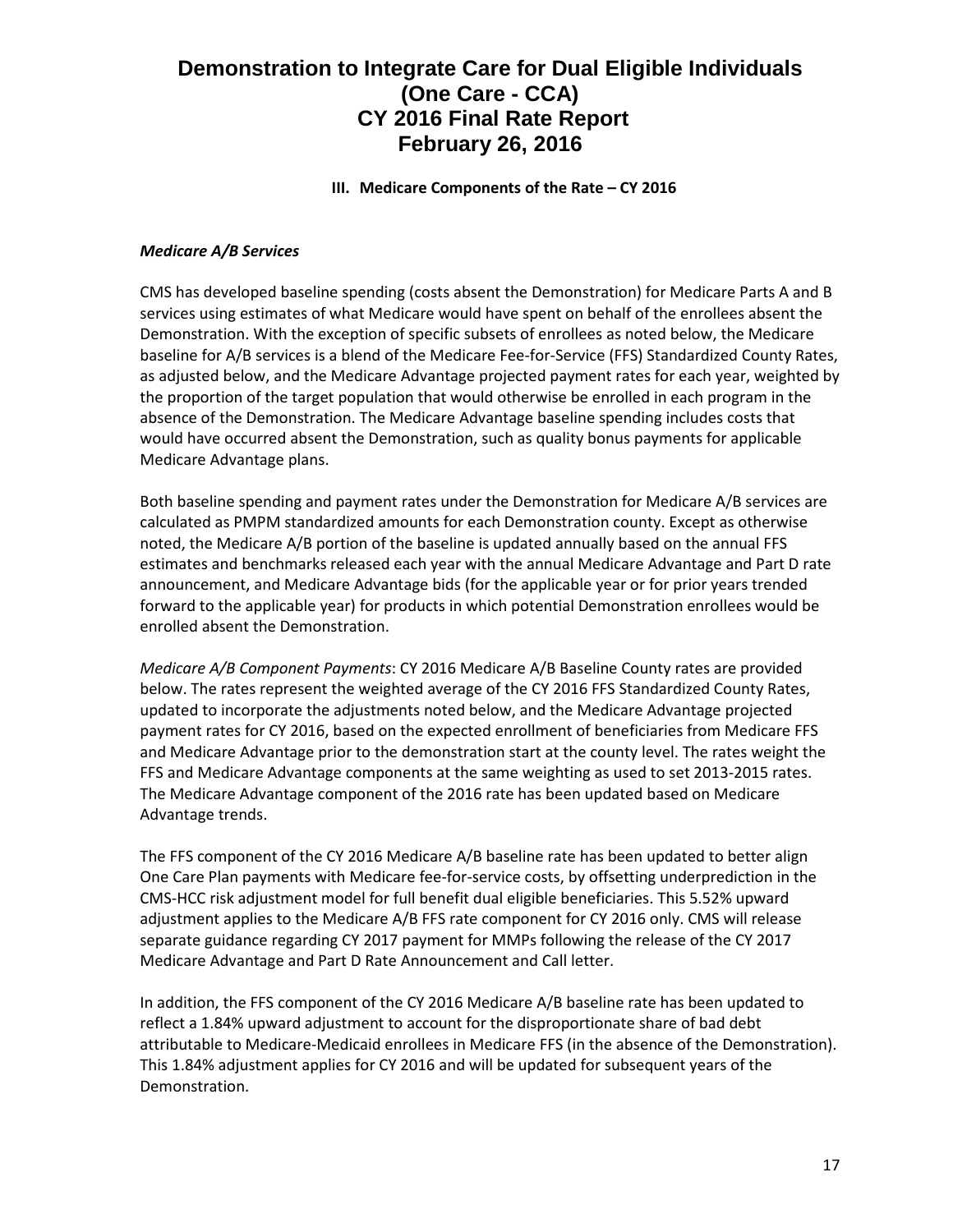*Coding Intensity Adjustment:* CMS annually applies a coding intensity factor to Medicare Advantage risk scores to account for differences in diagnosis coding patterns between the Medicare Advantage and the Original Fee-for-Service Medicare programs. The adjustment for CY 2016 in Medicare Advantage is 5.41%. For 2016, CMS will apply the full prevailing Medicare Advantage coding intensity adjustment and there is no upward adjustment to the Medicare A/B baseline rates to offset this reduction in the risk scores.

*Impact of Sequestration*: Under sequestration, for services beginning April 1, 2013, Medicare payments to providers for individual services under Medicare Parts A and B, and non-exempt portions of capitated payments to Part C Medicare Advantage Plans and Part D Medicare Prescription Drug Plans are reduced by 2%. These reductions are also applied to the Medicare components of the integrated rate. Therefore, under the Demonstration, CMS will reduce nonexempt portions of the Medicare components by 2%, as noted in the sections below.

*Default Rate:* The default rate will be paid when a beneficiary's address on record is outside of the service area. The default rate is specific to each One Care Plan and is calculated using an enrollmentweighted average of the rates for each county in which the One Care Plan participates.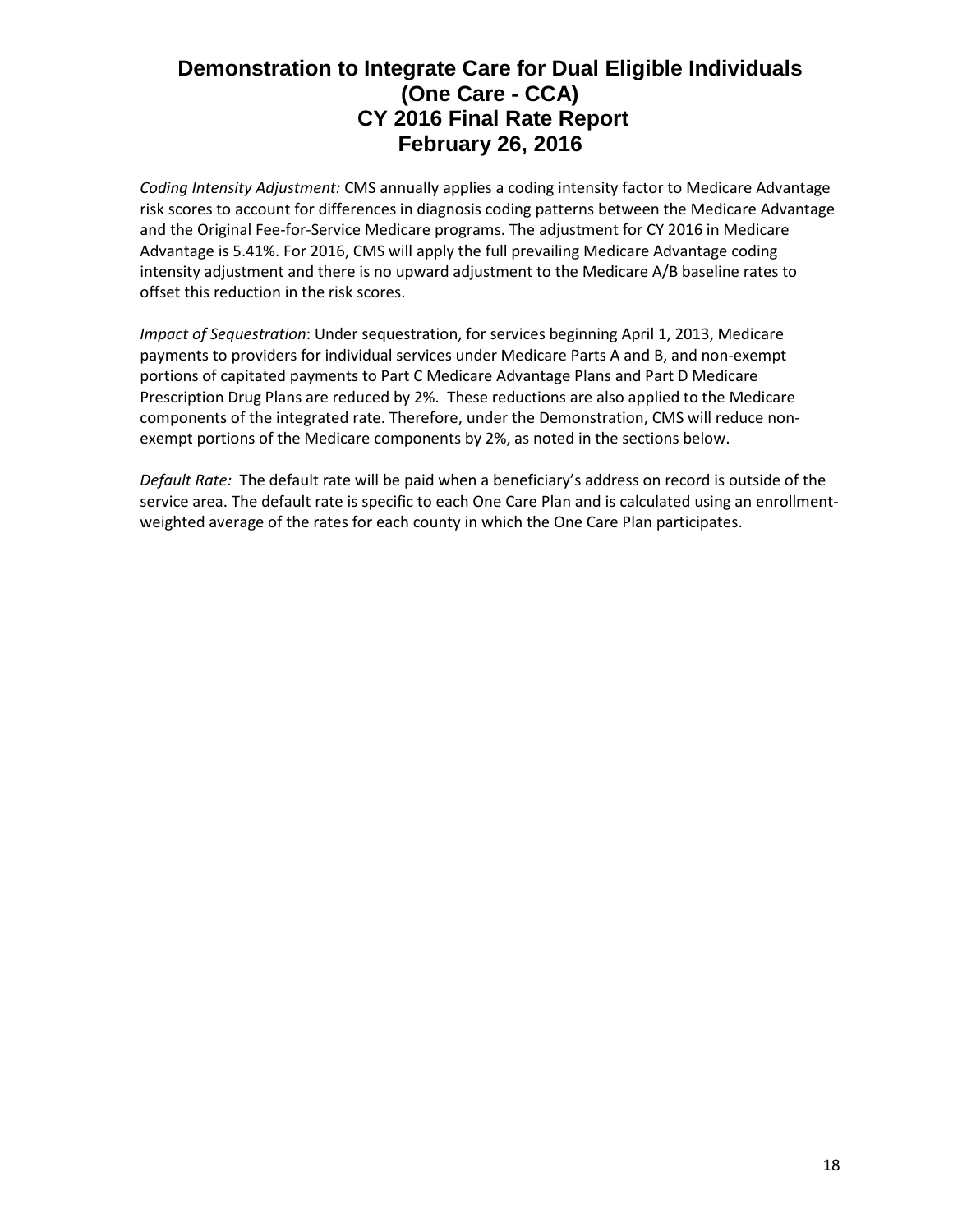| 2016 Medicare A/B Baseline PMPM, Non-ESRD Beneficiaries, Standardized 1.0 Risk Score, by Demonstration County 1 |                                                                 |                                                                                                                          |                                                                                                           |                                                                                                                                           |                                                                                                                            |
|-----------------------------------------------------------------------------------------------------------------|-----------------------------------------------------------------|--------------------------------------------------------------------------------------------------------------------------|-----------------------------------------------------------------------------------------------------------|-------------------------------------------------------------------------------------------------------------------------------------------|----------------------------------------------------------------------------------------------------------------------------|
| County                                                                                                          | <b>2016 Published FFS</b><br><b>Standardized County</b><br>Rate | 2016 Medicare A/B<br><b>FFS Baseline</b><br>(increased to reflect)<br><b>CY 2016 risk</b><br>adjustment model<br>update) | 2016 Updated<br><b>Medicare A/B FFS</b><br><b>Baseline</b><br>(updated by CY 2016<br>bad debt adjustment) | 2016 Final Medicare A/B<br><b>Baseline</b><br>(incorporating updated<br>Medicare A/B FFS baseline<br>and Medicare Advantage<br>component) | 2016 Final Medicare A/B<br><b>PMPM Payment</b><br>(2% sequestration<br>reduction applied and<br>prior to quality withhold) |
| Essex                                                                                                           | \$861.45                                                        | \$908.99                                                                                                                 | \$925.72                                                                                                  | \$925.13                                                                                                                                  | \$906.63                                                                                                                   |
| Franklin                                                                                                        | 733.08                                                          | 773.54                                                                                                                   | 787.77                                                                                                    | 787.92                                                                                                                                    | 772.16                                                                                                                     |
| Hampden                                                                                                         | 761.53                                                          | 803.56                                                                                                                   | 818.34                                                                                                    | 818.22                                                                                                                                    | 801.86                                                                                                                     |
| Hampshire                                                                                                       | 761.83                                                          | 803.88                                                                                                                   | 818.67                                                                                                    | 818.72                                                                                                                                    | 802.35                                                                                                                     |
| Middlesex                                                                                                       | 848.13                                                          | 894.94                                                                                                                   | 911.41                                                                                                    | 910.28                                                                                                                                    | 892.07                                                                                                                     |
| Norfolk                                                                                                         | 872.36                                                          | 920.51                                                                                                                   | 937.44                                                                                                    | 936.69                                                                                                                                    | 917.96                                                                                                                     |
| Plymouth                                                                                                        | 909.00                                                          | 959.17                                                                                                                   | 976.82                                                                                                    | 976.18                                                                                                                                    | 956.66                                                                                                                     |
| Suffolk                                                                                                         | 899.95                                                          | 949.62                                                                                                                   | 967.09                                                                                                    | 966.45                                                                                                                                    | 947.12                                                                                                                     |
| Worcester                                                                                                       | 831.83                                                          | 877.74                                                                                                                   | 893.89                                                                                                    | 893.01                                                                                                                                    | 875.15                                                                                                                     |

<sup>1</sup> Rates do not apply to beneficiaries with End-Stage Renal Disease (ESRD) or those electing the Medicare hospice benefit. See Section IV for information on savings percentages.

Note: For CY 2016 CMS will apply the full prevailing Medicare Advantage coding intensity adjustment of 5.41%.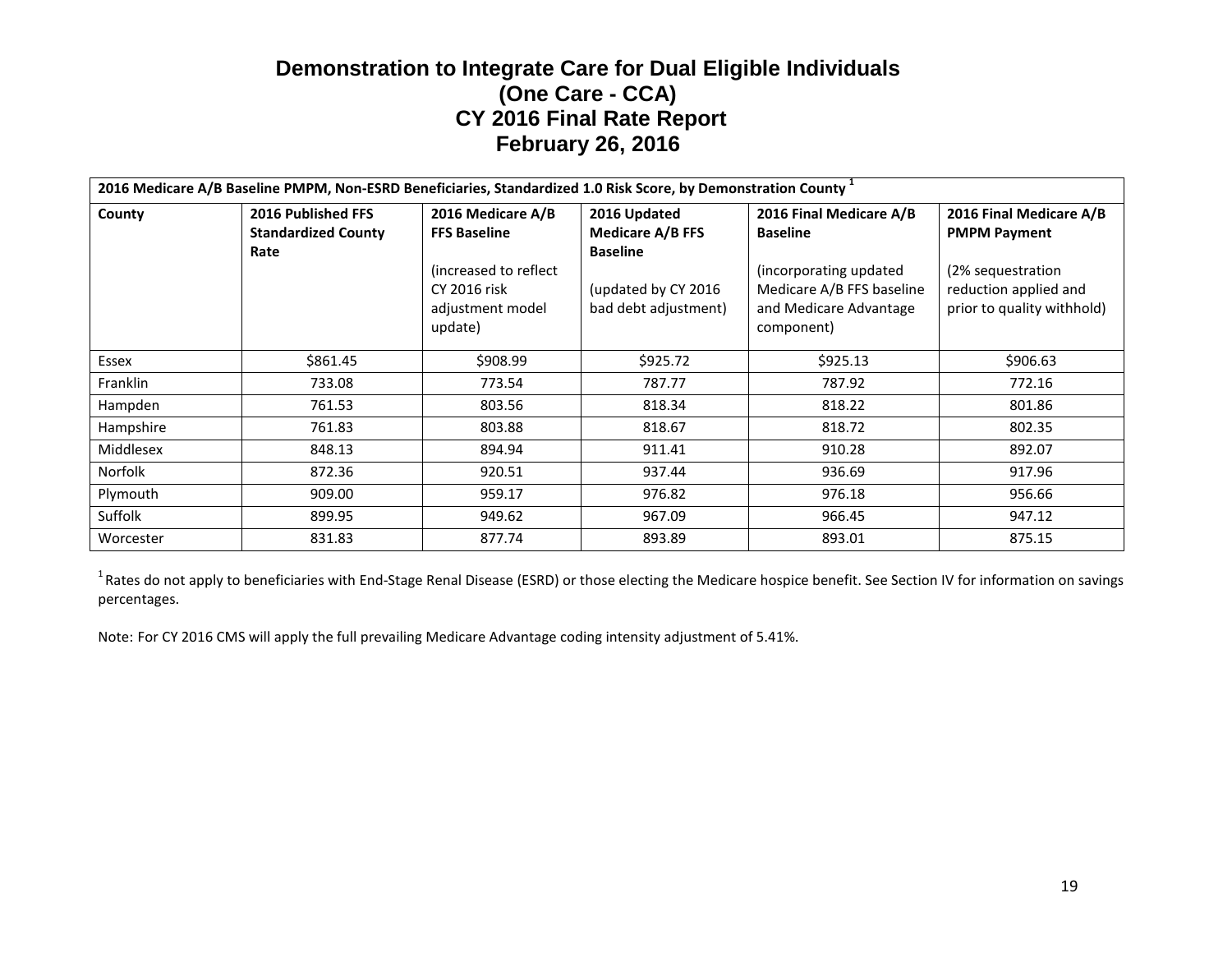The Medicare A/B PMPMs above will be risk adjusted at the beneficiary level using the prevailing CMS-HCC risk adjustment model.

*Beneficiaries with End-Stage Renal Disease (ESRD):* Separate Medicare A/B baselines and risk adjustment models apply to enrollees with ESRD. The Medicare A/B baselines for beneficiaries with ESRD vary by the enrollee's ESRD status: dialysis, transplant, and functioning graft, as follows:

- **Dialysis**: For enrollees in the dialysis status phase, the Medicare A/B baseline is the CY 2016 Massachusetts ESRD dialysis state rate, updated to incorporate the impact of sequestrationrelated rate reductions. The CY 2016 ESRD dialysis state rate for Massachusetts is \$7,925.10 PMPM; the updated CY 2016 ESRD dialysis state rate incorporating a 2% sequestration reduction and prior to the application of the quality withhold is \$7,766.60 PMPM. This will apply to applicable enrollees in all Demonstration counties and will be risk adjusted using the prevailing HCC-ESRD risk adjustment model.
- **Transplant**: For enrollees in the transplant status phase (inclusive of the 3-months starting with the transplant), the Medicare A/B baseline is the CY 2016 Massachusetts ESRD dialysis state rate updated to incorporate the impact of sequestration-related rate reductions. The CY 2016 ESRD dialysis state rate for Massachusetts is \$7,925.10 PMPM; the updated CY 2016 ESRD dialysis state rate incorporating a 2% sequestration reduction and prior to the application of the quality withhold is \$7,766.60 PMPM. This will apply to applicable enrollees in all Demonstration counties and will be risk adjusted using the prevailing HCC-ESRD risk adjustment model.
- **Functioning Graft:** For enrollees in the functioning graft status phase (beginning at 4 months post-transplant) the Medicare A/B baseline is the Medicare Advantage 3.5% bonus county rate/benchmark (see table below). This Medicare A/B component will be risk adjusted using the prevailing HCC-ESRD functioning graft risk adjustment model.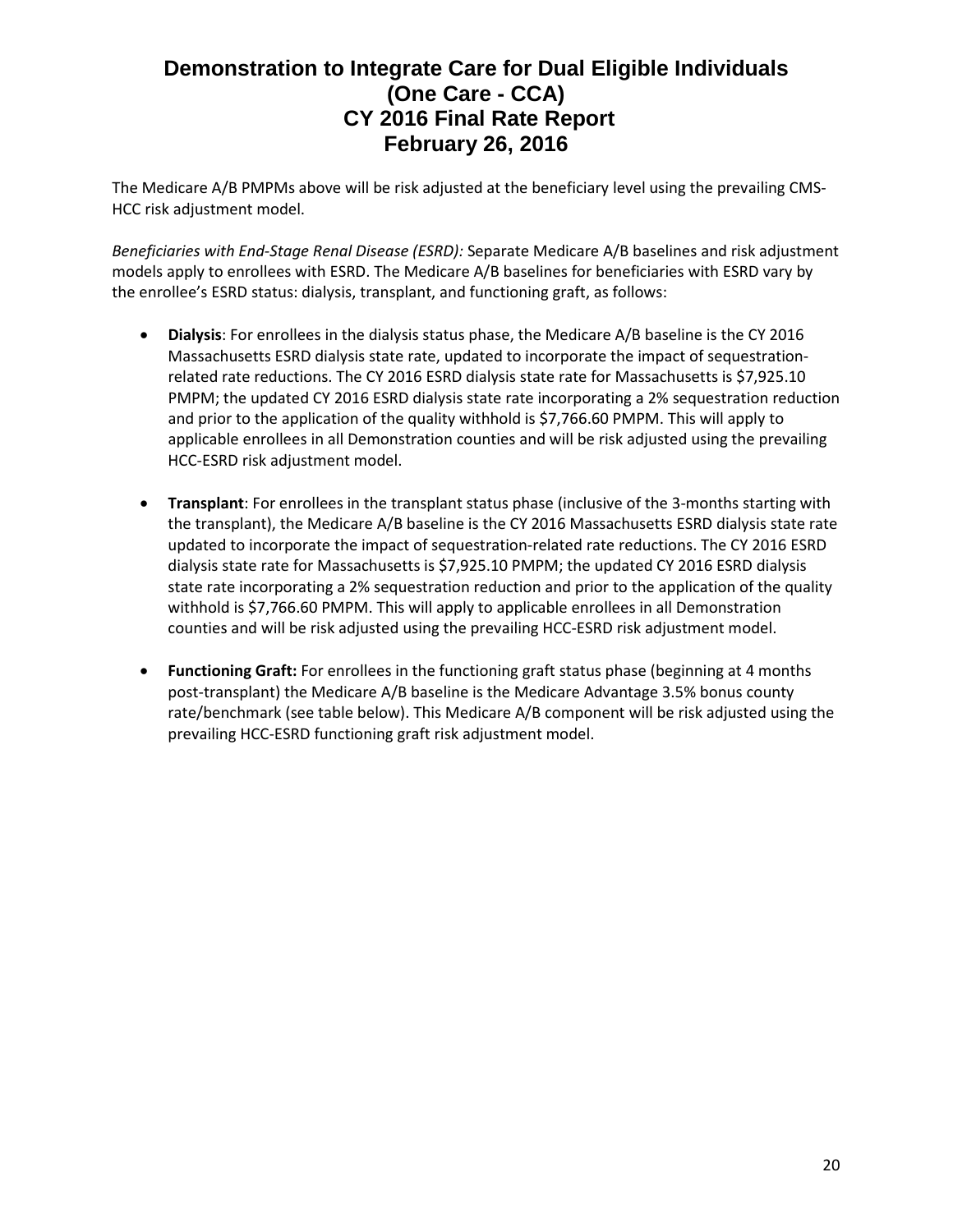A savings percentage will not be applied to the Medicare A/B baseline for enrollees with ESRD (inclusive of those enrollees in the dialysis, transplant and functioning graft status phases).

| 2016 Medicare A/B Baseline PMPM, Beneficiaries with ESRD Functioning Graft Status, Standardized<br>1.0 Risk Score, by Demonstration County |          |                                                                        |  |  |  |
|--------------------------------------------------------------------------------------------------------------------------------------------|----------|------------------------------------------------------------------------|--|--|--|
| County<br>2016 3.5% Bonus County Rate<br>(Benchmark)                                                                                       |          | 2016 Sequestration-<br><b>Adjusted Medicare A/B</b><br><b>Baseline</b> |  |  |  |
|                                                                                                                                            |          | (after application of 2%<br>Sequestration reduction)                   |  |  |  |
| Essex                                                                                                                                      | \$860.43 | \$843.22                                                               |  |  |  |
| Franklin                                                                                                                                   | 835.17   | 818.47                                                                 |  |  |  |
| Hampden                                                                                                                                    | 816.74   | 800.41                                                                 |  |  |  |
| Hampshire                                                                                                                                  | 845.63   | 828.72                                                                 |  |  |  |
| Middlesex                                                                                                                                  | 851.36   | 834.33                                                                 |  |  |  |
| <b>Norfolk</b>                                                                                                                             | 873.77   | 856.29                                                                 |  |  |  |
| Plymouth                                                                                                                                   | 902.72   | 884.67                                                                 |  |  |  |
| <b>Suffolk</b>                                                                                                                             | 910.17   | 891.97                                                                 |  |  |  |
| Worcester                                                                                                                                  | 819.35   | 802.96                                                                 |  |  |  |

*Beneficiaries Electing the Medicare Hospice Benefit:* If an enrollee elects to receive the Medicare hospice benefit, the enrollee will remain in the Demonstration but will obtain the hospice services through the Medicare FFS benefit. The One Care plan will no longer receive the Medicare A/B payment for that enrollee. Medicare hospice services and all other Original Medicare services will be paid under Medicare FFS. One Care plans and providers of hospice services will be required to coordinate these services with the rest of the enrollee's care, including with Medicaid and Part D benefits and any additional benefits offered by the One Care plans. One Care plans will continue to receive the Medicare Part D and Medicaid payments, for which no changes will occur.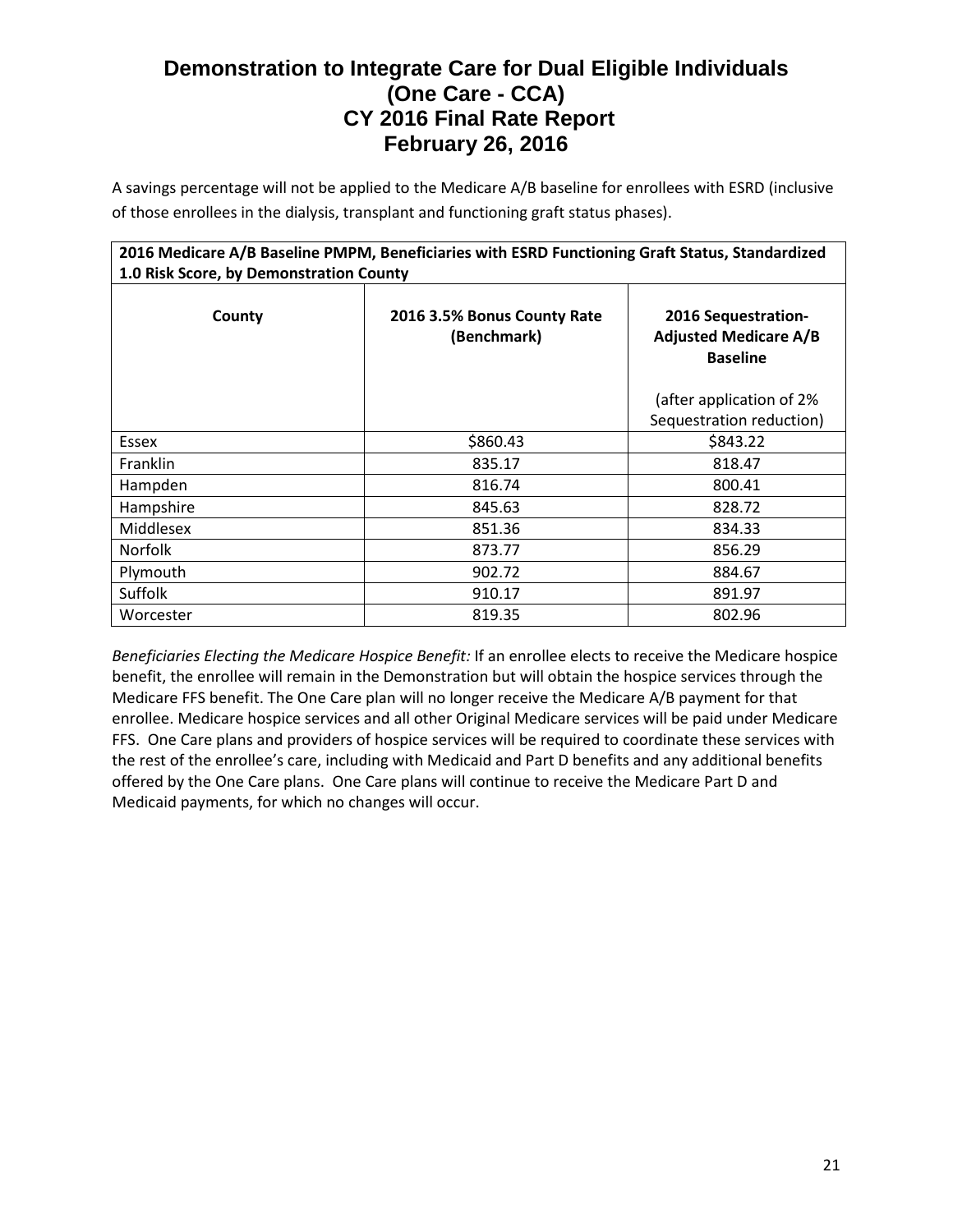### *Medicare Part D Services*

The Part D plan payment is the risk adjusted Part D national average monthly bid amount (NAMBA) for the payment year, adjusted for payment reductions resulting from sequestration applied to the nonpremium portion of the NAMBA. The non-premium portion is determined by subtracting the applicable regional Low-Income Premium Subsidy Amount from the risk adjusted NAMBA. To illustrate, the NAMBA for CY 2016 is \$64.66 and the CY 2016 Low-Income Premium Subsidy Amount for Massachusetts is \$31.14. Thus, the updated Massachusetts Part D monthly per member per month payment for a beneficiary with a 1.0 RxHCC risk score applicable for CY 2016 is \$63.99. This amount incorporates a 2% sequestration reduction to the non-premium portion of the NAMBA.

CMS will pay an average monthly prospective payment amount for the low income cost-sharing subsidy and Federal reinsurance amounts; these payments will be 100% cost reconciled after the payment year has ended. These prospective payments will be the same for all counties, and are shown below:

- Massachusetts low income cost-sharing: \$208.28 PMPM
- Massachusetts reinsurance: \$403.88 PMPM

The low-income cost sharing and reinsurance subsidy amounts are exempt from mandatory payment reductions under sequestration.

A savings percentage will not be applied to the Part D component of the rate. Part D payments will not be subject to a quality withhold.

**Additional Information***:* More information on the Medicare components of the rate under the Demonstration may be found online at: [http://www.cms.gov/Medicare-Medicaid-](http://www.cms.gov/Medicare-Medicaid-Coordination/Medicare-and-Medicaid-Coordination/Medicare-Medicaid-Coordination-Office/Downloads/JointRateSettingProcess.pdf)[Coordination/Medicare-and-Medicaid-Coordination/Medicare-Medicaid-Coordination-](http://www.cms.gov/Medicare-Medicaid-Coordination/Medicare-and-Medicaid-Coordination/Medicare-Medicaid-Coordination-Office/Downloads/JointRateSettingProcess.pdf)[Office/Downloads/JointRateSettingProcess.pdf](http://www.cms.gov/Medicare-Medicaid-Coordination/Medicare-and-Medicaid-Coordination/Medicare-Medicaid-Coordination-Office/Downloads/JointRateSettingProcess.pdf)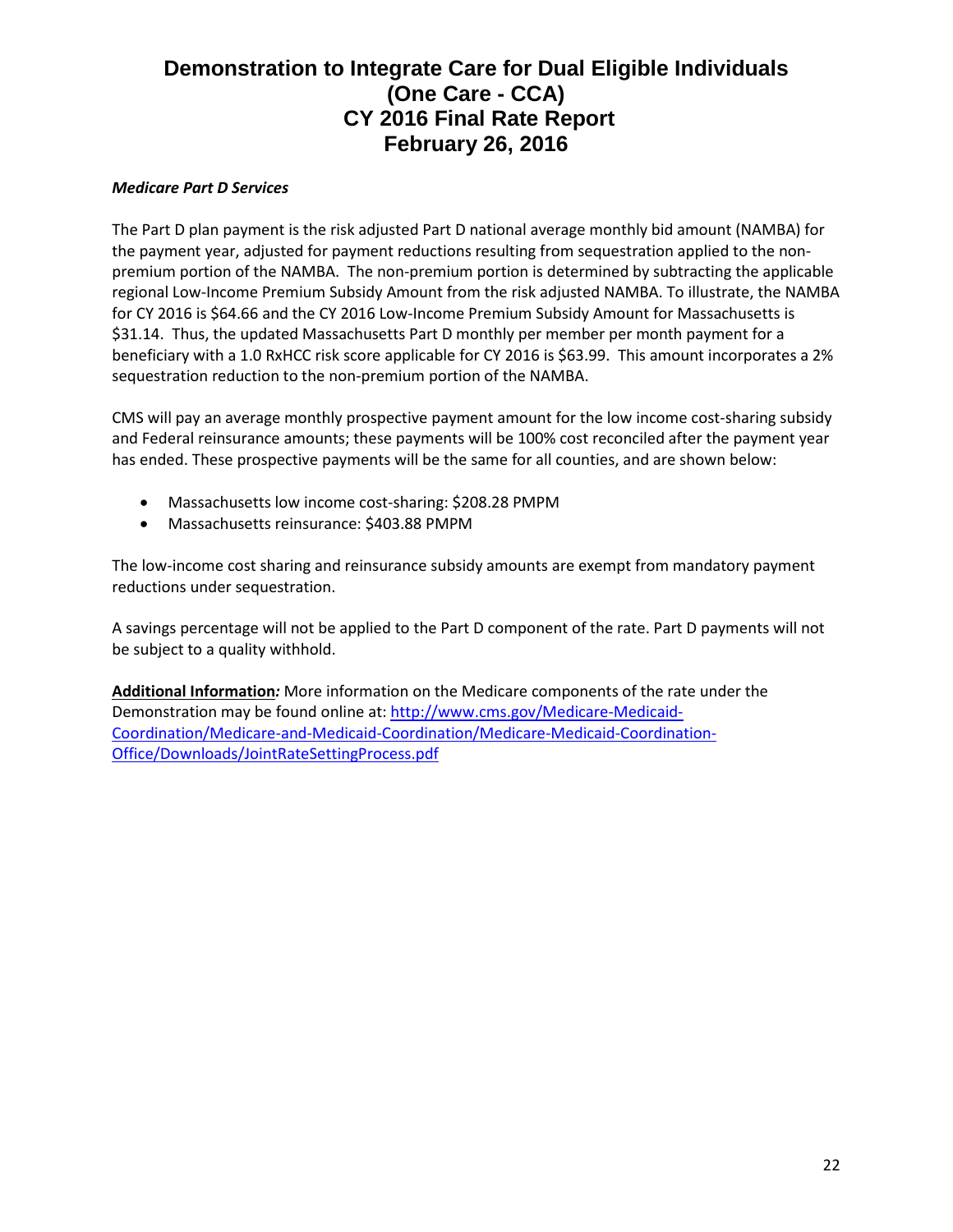### **IV. Savings Percentages and Quality Withholds**

#### *Savings Percentages*

One of the components of the capitated financial alignment model is the application of aggregate savings percentages to reflect savings achievable through the coordination of services across Medicare and Medicaid. This is reflected in the rates through the application of aggregate savings percentages to both the Medicaid and Medicare A/B components of the rates.

CMS and MassHealth established composite savings percentages for each year of the Demonstration, as shown in the table below. The savings percentage will be applied to the Medicaid and Medicare A/B components of the rates, uniformly to all population groups, unless otherwise noted in this report. The savings percentage will not be applied to the Part D component of the joint rate.

| Year                 | <b>Calendar dates</b>                | <b>Savings percentage</b> |
|----------------------|--------------------------------------|---------------------------|
| Demonstration Year 3 | January 1, 2016 through December 31, | 0%                        |
|                      | 2016                                 |                           |

### *Quality Withhold*

The quality withhold percentage applied to the Medicaid and Medicare A/B components of the rate for 2016 (Demonstration Year 3) will be 1%.

More information about the quality withhold methodology is available at: [http://www.cms.gov/Medicare-Medicaid-Coordination/Medicare-and-Medicaid-](http://www.cms.gov/Medicare-Medicaid-Coordination/Medicare-and-Medicaid-Coordination/Medicare-Medicaid-Coordination-Office/FinancialAlignmentInitiative/Downloads/DY1QualityWithholdGuidance060614.pdf)[Coordination/Medicare-Medicaid-Coordination-](http://www.cms.gov/Medicare-Medicaid-Coordination/Medicare-and-Medicaid-Coordination/Medicare-Medicaid-Coordination-Office/FinancialAlignmentInitiative/Downloads/DY1QualityWithholdGuidance060614.pdf)[Office/FinancialAlignmentInitiative/Downloads/DY1QualityWithholdGuidance060614.pdf](http://www.cms.gov/Medicare-Medicaid-Coordination/Medicare-and-Medicaid-Coordination/Medicare-Medicaid-Coordination-Office/FinancialAlignmentInitiative/Downloads/DY1QualityWithholdGuidance060614.pdf)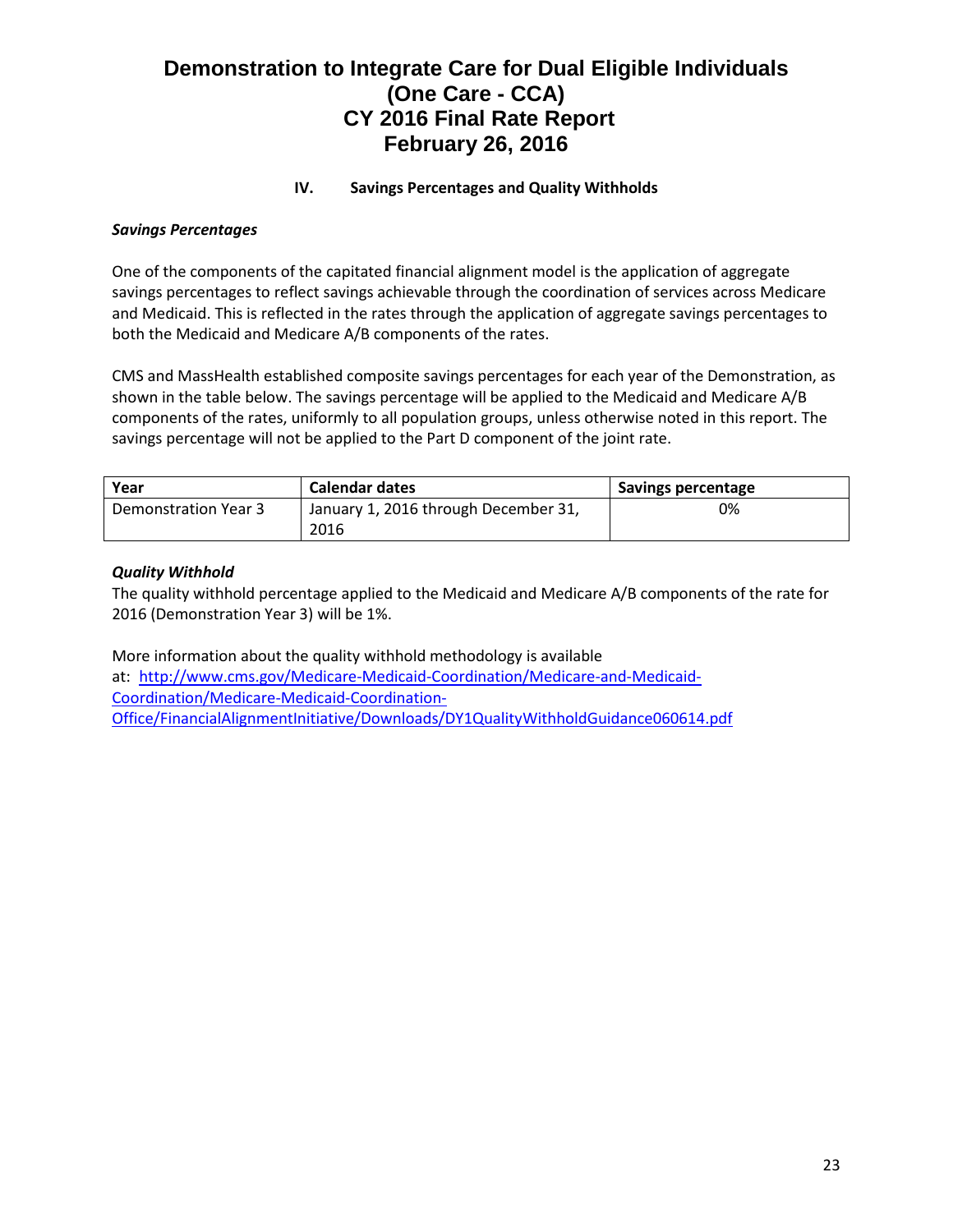# **V. Risk Mitigation**

The Memorandum of Understanding and the three-way contract include two additional mechanisms, High Cost Risk Pools (HCRP) and risk corridors, to mitigate risk in the event of disproportionate enrollment of high need individuals in some One Care plans or adverse enrollment selection across the Demonstration as a whole.

### *High Cost Risk Pools (HCRPs)*

MassHealth may establish HCRPs to offset the impact of disproportionate enrollment of high-cost enrollees across One Care plans.

#### *Risk Corridors*

Risk corridors have been established for Demonstration Years 1, 2, and 3. The Demonstration will utilize a tiered One Care plan-level symmetrical risk corridor to include all Medicare A/B and Medicaid eligible service and non-service expenditures, rounded to the nearest one tenth of a percent. The risk corridors will be reconciled after application of any HCRP or risk adjustment methodologies (e.g. CMS-HCC), and as if One Care plans had received the full quality withhold payment.

For Demonstration Year 3, for gains and/or losses of less than or equal to 4%, or greater than 8%, the One Care plan bears 100% of the risk. For the portion of gains and/or losses from 4.1% through 8.0%, the One Care plan bears 50% of the risk and MassHealth and CMS share in the other 50%.

The Medicare and Medicaid contributions to risk corridor payments or recoupments will be in proportion to their contributions to the Medicare A/B and MassHealth components of the capitation rate.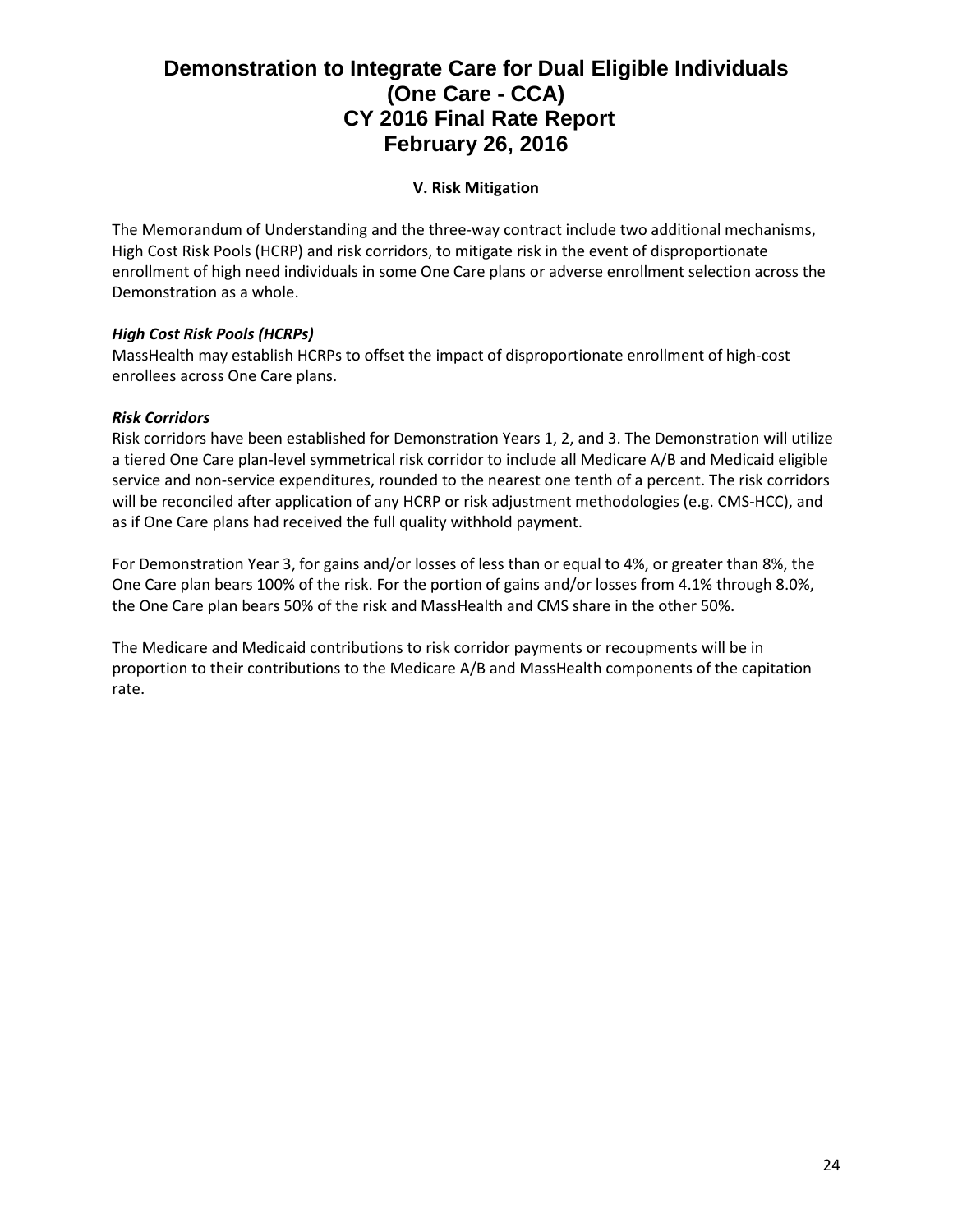### **Section VI. MassHealth Base Data Summaries**

Summary PMPMs for Medicaid and crossover claims from the MassHealth base data are included below, followed by summary PMPMs including IBNR and relational adjustments. Expenditures are reported by fiscal year, geographic region, rating category, and rate development category of service. Combined across fiscal years, the Medicaid and crossover data represents the historical base data used to develop the MassHealth component of the rates.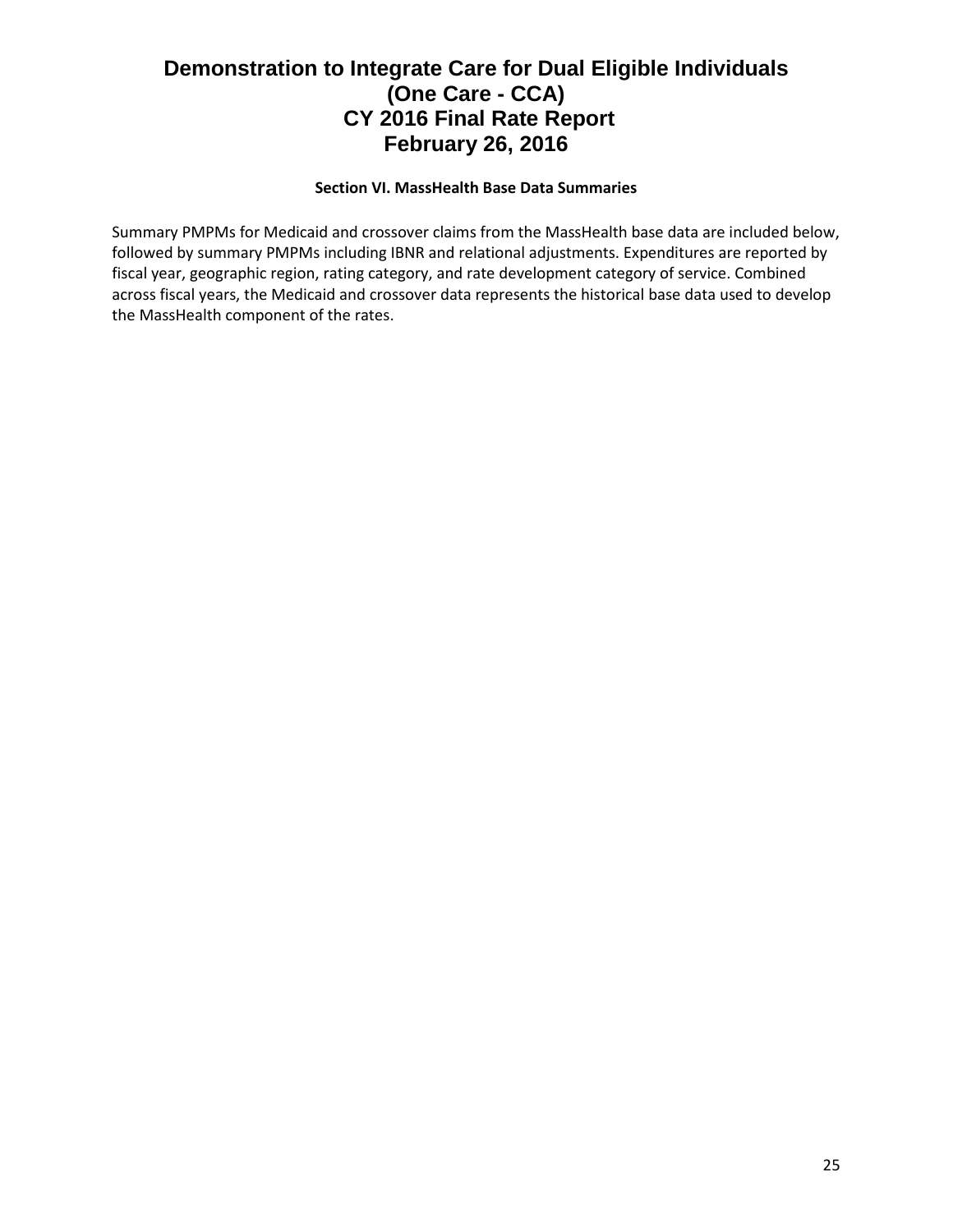#### **Base Data Summary**

**Region: Eastern** 

| Period: Fiscal Year 2013   |                                 |    | <b>C1: Community Low Risk</b>  |     |                             |     |                                 | <b>C2: Community High Risk</b> |                             |   |                                 |      | <b>C3: Community NHC</b>       |      |                             |                                 |     | <b>F1: Facility-Based Care</b> |     |                             |
|----------------------------|---------------------------------|----|--------------------------------|-----|-----------------------------|-----|---------------------------------|--------------------------------|-----------------------------|---|---------------------------------|------|--------------------------------|------|-----------------------------|---------------------------------|-----|--------------------------------|-----|-----------------------------|
| <b>Category of Service</b> | <b>Crossover</b><br><b>PMPM</b> |    | <b>Medicaid</b><br><b>PMPM</b> |     | <b>Total</b><br><b>PMPM</b> |     | <b>Crossover</b><br><b>PMPM</b> | <b>Medicaid</b><br><b>PMPM</b> | <b>Total</b><br><b>PMPM</b> |   | <b>Crossover</b><br><b>PMPM</b> |      | <b>Medicaid</b><br><b>PMPM</b> |      | <b>Total</b><br><b>PMPM</b> | <b>Crossover</b><br><b>PMPM</b> |     | <b>Medicaid</b><br><b>PMPM</b> |     | <b>Total</b><br><b>PMPM</b> |
| <b>Member Months</b>       | 402,282                         |    | 402,282                        |     | 402,282                     |     | 130,362                         | 130,362                        | 130,362                     |   | 74,336                          |      | 74,336                         |      | 74,336                      | 11,036                          |     | 11,036                         |     | 11,036                      |
| Inpatient - Acute          | 5.00                            | -S | 1.07                           | -S  | 6.08                        |     | 10.80 S                         | 6.47 S                         | 17.26                       |   | 16.01                           | - \$ | 42.75                          | - \$ | $58.75$ \$                  | 16.17                           | s   | 1,575.38                       | s   | 1.591.55                    |
| Inpatient MH/SA            | 0.17                            | -S | 0.09                           | -S  | 0.26                        |     | 22.27S                          | 24.39S                         | 46.66                       |   | 16.56                           | -S   | 89.03                          | -S   | 105.59 \$                   | 7.49                            | s   | .693.07                        | s   | .700.56                     |
| <b>Hospital Outpatient</b> | $17.62$ \$                      |    | 1.24                           | -S  | 18.86                       |     | $21.36$ \$                      | 1.41 S                         | 22.77                       |   | 26.70 \$                        |      | 2.45S                          |      | $29.15$ \$                  | 49.81 S                         |     | 1.30                           |     | 51.11                       |
| Outpatient MH/SA           | 8.84 \$                         |    | 5.10                           | - S | 13.94                       |     | 15.08 \$                        | 141.37 \$                      | 156.45                      |   | $12.02-5$                       |      | 74.49                          | - 5  | $86.51$ \$                  | 10.98 S                         |     | 30.20 \$                       |     | 41.18                       |
| Professional               | 14.09                           | -S | 3.95S                          |     | 18.04                       | - 5 | 19.63 S                         | $16.18$ \$                     | 35.81                       | s | 23.37 \$                        |      | 6.50 \$                        |      | $29.87$ \$                  | 28.53 S                         |     | 3.79S                          |     | 32.32                       |
| <b>HCBS/Home Health</b>    | 0.00                            | S  | 3.31 S                         |     | 3.31                        |     | 0.00 S                          | 9.69 <sup>5</sup>              | 9.69                        |   | 0.00                            | s    | 2,153.76 \$                    |      | 2,153.76 \$                 | 0.00                            | - S | 91.24                          | -S  | 91.24                       |
| <b>LTC Facility</b>        | 0.85                            | S  | 0.30 S                         |     | 1.15                        |     | 1.87S                           | 0.85S                          | 2.72                        |   | 32.23                           | -S   | 28.61 \$                       |      | 60.84 \$                    | 127.59                          | -S  | 3.726.20                       | -S. | 3,853.79                    |
| Pharmacy (Non-Part D)      | 0.00                            | -S | 4.55S                          |     | 4.55                        | s   | 0.00 S                          | 4.22S                          | 4.22                        |   | 0.00                            | - 5  | $7.06-5$                       |      | $7.06$ \$                   | 0.00 S                          |     | 5.94                           | -S  | 5.94                        |
| <b>DME &amp; Supplies</b>  | 1.71S                           |    | 3.42 S                         |     |                             |     | 1.29S                           | 2.78S                          | 4.07                        |   | 10.88 S                         |      | 31.20 \$                       |      | $42.08$ \$                  | 3.02 S                          |     | 28.01 \$                       |     | 31.02                       |
| Transportation             | 0.05                            | S  | 4.13 S                         |     | 4.18                        |     | 0.15S                           | 27.61 S                        | 27.77                       |   | 0.34                            | -S   | 96.05 \$                       |      | 96.39 \$                    | 1.14 S                          |     | 57.58 \$                       |     | 58.71                       |
| All Other                  | 0.00                            | -S | 11.70 S                        |     | $11.70$ S                   |     | 0.00 S                          | 14.39 S                        | 14.39                       |   | 0.00                            | - S  | 30.40 \$                       |      | $30.40$ \$                  | 0.00 S                          |     | 48.13 \$                       |     | 48.13                       |
| <b>Total Medical</b>       | $48.33$   \$                    |    | $38.87$   \$                   |     | 87.20                       |     | $92.46$   \$                    | $249.35$   \$                  | $341.82$ \$                 |   | $138.10$   \$                   |      | $2,562.29$ \$                  |      | 2.700.39                    | $244.72$   \$                   |     | $7,260.84$   \$                |     | 7,505.56                    |

#### **Region: Eastern**

| Period: Fiscal Year 2014   |                                 |    | <b>C1: Community Low Risk</b>  |     |                             |    |                                 | <b>C2: Community High Risk</b> |    |                             |   |                                 |      | <b>C3: Community NHC</b>       |     |                             |    |                                 |    | <b>F1: Facility-Based Care</b> |    |                             |
|----------------------------|---------------------------------|----|--------------------------------|-----|-----------------------------|----|---------------------------------|--------------------------------|----|-----------------------------|---|---------------------------------|------|--------------------------------|-----|-----------------------------|----|---------------------------------|----|--------------------------------|----|-----------------------------|
| <b>Category of Service</b> | <b>Crossover</b><br><b>PMPM</b> |    | <b>Medicaid</b><br><b>PMPM</b> |     | <b>Total</b><br><b>PMPM</b> |    | <b>Crossover</b><br><b>PMPM</b> | <b>Medicaid</b><br><b>PMPM</b> |    | <b>Total</b><br><b>PMPM</b> |   | <b>Crossover</b><br><b>PMPM</b> |      | <b>Medicaid</b><br><b>PMPM</b> |     | <b>Total</b><br><b>PMPM</b> |    | <b>Crossover</b><br><b>PMPM</b> |    | <b>Medicaid</b><br><b>PMPM</b> |    | <b>Total</b><br><b>PMPM</b> |
| <b>Member Months</b>       | 393,638                         |    | 393,638                        |     | 393,638                     |    | 123,224                         | 123,224                        |    | 123,224                     |   | 79,708                          |      | 79,708                         |     | 79,708                      |    | 9,880                           |    | 9,880                          |    | 9,880                       |
| Inpatient - Acute          | 5.42                            | S  | 1.06                           | s   | 6.48                        |    | 12.52 S                         | 5.56                           | S  | 18.08                       |   | 15.78                           | s    | 32.79                          | - 5 | 48.56                       |    | 17.87                           | s. | .597.27                        | s  | 1,615.13                    |
| Inpatient MH/SA            | 0.14S                           |    | 0.12 S                         |     | 0.26                        | S  | 21.77 \$                        | $21.18$ \$                     |    | 42.95                       | s | 21.00                           | - \$ | 76.93 \$                       |     | $97.94$ \$                  |    | 10.17                           | s. | 2,161.27                       |    | \$ 2,171.44                 |
| <b>Hospital Outpatient</b> | 17.85                           | s  | 1.20                           | -S  | 19.04                       |    | 22.52S                          | 1.53                           | -S | 24.05                       |   | 25.99                           | -S   | 2.43S                          |     | 28.42                       | -S | 47.47 S                         |    | 0.80                           | -S | 48.27                       |
| Outpatient MH/SA           | 6.23 <sup>5</sup>               |    | 4.85                           | - S | 11.08                       |    | 9.36 <sup>5</sup>               | 146.79 \$                      |    | 156.15                      |   | 7.26                            | - S  | 73.27                          | - S | 80.53 \$                    |    | 6.77 S                          |    | 27.31 S                        |    | 34.09                       |
| Professional               | 17.20                           | S  | 2.99                           | -S  | 20.20                       |    | 26.21 S                         | $12.20$ \$                     |    | 38.41                       |   | 30.40 \$                        |      | 6.84                           | S   | 37.24                       | -S | 39.39 \$                        |    | 4.10 S                         |    | 43.49                       |
| <b>HCBS/Home Health</b>    | 0.00 S                          |    | 3.64 S                         |     | 3.64                        | ١s | 0.00 S                          | $10.26$ \$                     |    | 10.26                       |   | 0.00                            | s.   | 2.317.53                       | -S  | $2.317.53$ \$               |    | 0.00 S                          |    | 60.51 S                        |    | 60.51                       |
| <b>LTC Facility</b>        | 0.76                            | S  | 0.34 S                         |     | 1.10                        | s  | 1.84S                           | $0.57$ \$                      |    | 2.40                        | s | 30.31                           | s    | 28.46                          | -S  | 58.76                       | -S | 115.49                          | s. | 3.839.<br>.55                  | s  | 3,955.04                    |
| Pharmacy (Non-Part D)      | 0.00                            | -S | 4.12 S                         |     | 4.12                        |    | 0.00 S                          | 4.07 S                         |    | 4.07                        |   | 0.00 S                          |      | 5.53S                          |     | $5.53$ \$                   |    | 0.00 S                          |    | 3.09S                          |    | 3.09                        |
| <b>DME &amp; Supplies</b>  | 1.85                            | S  | 3.49                           | - S | 5.34                        |    | 1.40S                           | $2.25$ \$                      |    | 3.65                        |   | 10.11 S                         |      | 27.88 \$                       |     | $38.00$ \ \$                |    | 6.75 S                          |    | 28.43 \$                       |    | 35.19                       |
| Transportation             | 0.05                            | -S | 4.68                           | -S  | 4.73                        | -S | 0.20 S                          | 36.30 \$                       |    | 36.50                       |   | 0.24                            | -S   | 93.82 \$                       |     | 94.06 \$                    |    | 0.56S                           |    | 55.37 \$                       |    | 55.92                       |
| <b>All Other</b>           | 0.00                            | S  | 14.17                          | -S  | 14.17                       | s  | 0.00 S                          | 16.61                          | S  | 16.61                       |   | 0.00                            | S    | 28.26                          | -S  | 28.26                       | -S | 0.00                            | -S | 53.26                          | -S | 53.26                       |
| <b>Total Medical</b>       | $49.50$   \$                    |    | $40.65$   \$                   |     | $90.16$ \$                  |    | $95.81$   \$                    | $257.31$   \$                  |    | $353.12$ \$                 |   | $141.10$   \$                   |      | $2.693.74$   \$                |     | $2.834.84$ \$               |    | $244.46$   \$                   |    | $7,830.98$   \$                |    | 8.075.44                    |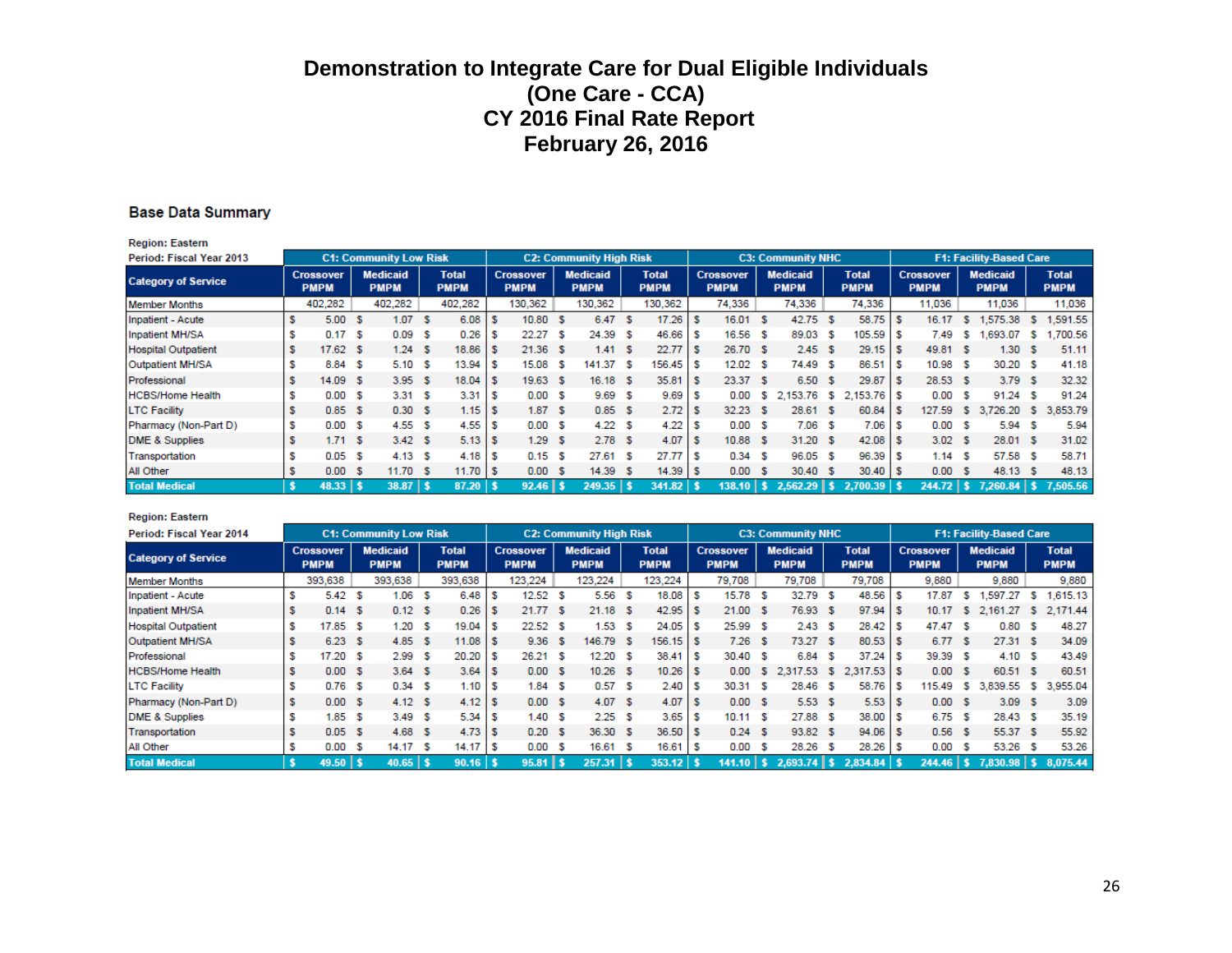#### **Base Data Summary**

| <b>Region: Western</b>     |                                 |      |                                |    |                             |              |                                 |                                |                             |   |                                 |      |                                |          |                             |      |                                 |     |                                |    |                             |
|----------------------------|---------------------------------|------|--------------------------------|----|-----------------------------|--------------|---------------------------------|--------------------------------|-----------------------------|---|---------------------------------|------|--------------------------------|----------|-----------------------------|------|---------------------------------|-----|--------------------------------|----|-----------------------------|
| Period: Fiscal Year 2013   |                                 |      | <b>C1: Community Low Risk</b>  |    |                             |              |                                 | <b>C2: Community High Risk</b> |                             |   |                                 |      | <b>C3: Community NHC</b>       |          |                             |      |                                 |     | <b>F1: Facility-Based Care</b> |    |                             |
| <b>Category of Service</b> | <b>Crossover</b><br><b>PMPM</b> |      | <b>Medicaid</b><br><b>PMPM</b> |    | <b>Total</b><br><b>PMPM</b> |              | <b>Crossover</b><br><b>PMPM</b> | <b>Medicaid</b><br><b>PMPM</b> | <b>Total</b><br><b>PMPM</b> |   | <b>Crossover</b><br><b>PMPM</b> |      | <b>Medicaid</b><br><b>PMPM</b> |          | <b>Total</b><br><b>PMPM</b> |      | <b>Crossover</b><br><b>PMPM</b> |     | <b>Medicaid</b><br><b>PMPM</b> |    | <b>Total</b><br><b>PMPM</b> |
| <b>Member Months</b>       | 243,811                         |      | 243,811                        |    | 243,811                     |              | 84,137                          | 84,137                         | 84,137                      |   | 50.240                          |      | 50,240                         |          | 50,240                      |      | 4.428                           |     | 4.428                          |    | 4,428                       |
| Inpatient - Acute          | 4.12 <sup>5</sup>               |      | 0.65                           | -S | 4.76                        |              | 9.31 S                          | 1.75S                          | 11.06                       |   | 12.68                           | - S  | 11.80 \$                       |          | 24.48                       | - 35 | 11.72                           | -S  | 998.08                         | s  | .009.80                     |
| Inpatient MH/SA            | $0.15-5$                        |      | 0.00                           | -S | 0.15                        |              | $21.54$ \$                      | $13.26$ \$                     | 34.80                       | s | 12.68                           | - 35 | 27.89                          | - S      | 40.57                       | -S   | 5.33S                           |     | 145.73                         | s  | 151.05                      |
| <b>Hospital Outpatient</b> | $12.26$ \$                      |      | 0.60                           | -S | 12.85                       |              | $17.26$ \$                      | $0.82-5$                       | 18.07                       |   | 20.78 \$                        |      | 1.35S                          |          | 22.13                       | - 5  | 43.72 \$                        |     | 0.39                           | s  | 44.11                       |
| Outpatient MH/SA           | 7.25                            | S    | 7.23                           | -S | 14.47                       |              | 13.50 \$                        | 143.91 \$                      | 157.40                      |   | 9.94                            | - 5  | 61.79                          | - S      | 71.73                       | -S   | 9.69                            | - S | 37.11 S                        |    | 46.81                       |
| Professional               | 15.87 \$                        |      | 2.21 S                         |    | 18.09                       |              | 21.07 \$                        | 4.40 S                         | 25.47                       |   | $25.18$ \$                      |      | 2.33S                          |          | 27.51                       | - 3  | 30.60 \$                        |     | 0.65S                          |    | 31.25                       |
| <b>HCBS/Home Health</b>    | 0.00                            | - 35 | 2.74S                          |    | 2.74                        |              | 0.00 S                          | 5.81S                          | 5.81                        |   | 0.00                            | -S   | 2,073.99                       | <b>S</b> | $2,073.99$ \$               |      | 0.00 S                          |     | 37.78                          | -S | 37.78                       |
| <b>LTC Facility</b>        | 0.68 <sub>5</sub>               |      | 0.22 S                         |    | 0.91                        |              | 1.44S                           | 0.61 S                         | 2.05                        |   | 23.64                           | - 5  | 21.74 \$                       |          | 45.38                       | -S   | 115.71                          | -S. | 4,872.90 \$                    |    | 4,988.60                    |
| Pharmacy (Non-Part D)      | 0.00                            | - 5  | 3.83S                          |    | 3.83                        |              | 0.00 S                          | 4.80 \$                        | 4.80                        |   | 0.00 S                          |      | 6.95 <sup>5</sup>              |          | 6.95                        | -S   | 0.00 S                          |     | 4.72                           | -S | 4.72                        |
| <b>DME &amp; Supplies</b>  | 1.93 <sub>5</sub>               |      | 3.24S                          |    | 5.17                        |              | 1.38S                           | 2.43 <sup>5</sup>              | 3.81                        |   | $13.12$ \$                      |      | 37.09                          | - \$     | 50.21                       | - 5  | 3.73S                           |     | 28.48 \$                       |    | 32.22                       |
| Transportation             | 0.07 S                          |      | 4.22 S                         |    | 4.29                        |              | $0.20-5$                        | 30.20 S                        | 30.40                       |   | 0.30                            | -S   | 74.86 \$                       |          | 75.16                       | S    | 0.97 S                          |     | 59.04 \$                       |    | 60.01                       |
| All Other                  | 0.00                            | - S  | 13.57                          | -S | 13.57                       | $\mathsf{I}$ | 0.00 S                          | 23.55 \$                       | 23.55                       |   | 0.00                            | - S  | 39.01 \$                       |          | $39.01$ \$                  |      | 0.00 S                          |     | 46.06                          | s  | 46.06                       |
| <b>Total Medical</b>       | $42.32$   \$                    |      | $38.50$   \$                   |    | $80.82$ \$                  |              | $85.69$   \$                    | $231.53$   \$                  | $317.22$   \$               |   | $118.30$   \$                   |      | $2.358.81$   \$                |          |                             |      | $221.47$   \$                   |     | $6.230.93$   \$                |    | 6.452.41                    |

#### **Region: Western**

| Period: Fiscal Year 2014   |   |                                 |      | <b>C1: Community Low Risk</b>  |    |                             |     |                                 | <b>C2: Community High Risk</b> |                             |    |                                 |      | <b>C3: Community NHC</b>       |     |                             |                                 |    | <b>F1: Facility-Based Care</b> |     |                             |
|----------------------------|---|---------------------------------|------|--------------------------------|----|-----------------------------|-----|---------------------------------|--------------------------------|-----------------------------|----|---------------------------------|------|--------------------------------|-----|-----------------------------|---------------------------------|----|--------------------------------|-----|-----------------------------|
| <b>Category of Service</b> |   | <b>Crossover</b><br><b>PMPM</b> |      | <b>Medicaid</b><br><b>PMPM</b> |    | <b>Total</b><br><b>PMPM</b> |     | <b>Crossover</b><br><b>PMPM</b> | <b>Medicaid</b><br><b>PMPM</b> | <b>Total</b><br><b>PMPM</b> |    | <b>Crossover</b><br><b>PMPM</b> |      | <b>Medicaid</b><br><b>PMPM</b> |     | <b>Total</b><br><b>PMPM</b> | <b>Crossover</b><br><b>PMPM</b> |    | <b>Medicaid</b><br><b>PMPM</b> |     | <b>Total</b><br><b>PMPM</b> |
| <b>Member Months</b>       |   | 221.603                         |      | 221.603                        |    | 221,603                     |     | 74.945                          | 74,945                         | 74,945                      |    | 50.522                          |      | 50.522                         |     | 50,522                      | 3.900                           |    | 3.900                          |     | 3,900                       |
| Inpatient - Acute          |   | 3.87                            | -S   | 0.93                           | s  | 4.80                        | S   | 9.91 S                          | 1.22S                          | 11.12                       |    | 10.69                           | S    | 14.85                          | -S  | 25.54                       | 9.88                            | s. | .221.61                        | -S. | .231.49                     |
| Inpatient MH/SA            |   | 0.15S                           |      | 0.07                           | -S | 0.22                        | -S  | 23.76 \$                        | 9.93 S                         | 33.69                       | s  | 10.71 S                         |      | 19.49 \$                       |     | 30.21                       | 6.92                            | -S | 258.08                         | -S  | 265.00                      |
| <b>Hospital Outpatient</b> |   | 12.52                           | S    | 0.58                           | -S | 13.10                       | s   | $17.64$ \$                      | 0.58 <sub>5</sub>              | 18.22                       |    | 22.49                           | -S   | 1.33                           | -S  | 23.82                       | 53.34 S                         |    | 0.51 S                         |     | 53.85                       |
| Outpatient MH/SA           |   | 5.22S                           |      | 7.75S                          |    | 12.97                       |     | 9.50 S                          | 146.75 \$                      | 156.24                      |    | 6.93                            | - \$ | 61.29                          | - S |                             | 5.92 S                          |    | 29.63 \$                       |     | 35.55                       |
| Professional               |   | 18.91                           | -S   | 2.02                           | -S | 20.93                       | -S  | 26.05S                          | 3.77S                          | 29.82                       | s  | 33.02 \$                        |      | 2.10                           | S   | 35.12                       | 45.18 \$                        |    | 1.06 S                         |     | 46.24                       |
| <b>HCBS/Home Health</b>    |   | 0.00 S                          |      | 3.37 S                         |    | 3.37                        | - 5 | 0.00 S                          | 6.60 \$                        | 6.60                        | -S | 0.00                            | -S   |                                |     | 2,195.37 \$ 2,195.37 \$     | 0.00 S                          |    | 29.99 S                        |     | 29.99                       |
| <b>LTC Facility</b>        |   | 0.62                            | S    | 0.41 S                         |    | 1.04                        |     | 0.93S                           | $0.86-5$                       | 1.79                        |    | 25.58                           | s    | 21.25                          | s   | 46.82                       | 156.20                          | s. | 4.735.14                       | -S. | 4.891.33                    |
| Pharmacy (Non-Part D)      | s | 0.00                            | - 53 | 4.31 S                         |    | 4.31                        | - 5 | 0.00 S                          | 3.81 S                         | 3.81                        | -S | 0.00 S                          |      | 6.65S                          |     |                             | 0.00 S                          |    | 4.87S                          |     | 4.87                        |
| DME & Supplies             |   | 2.00                            | S    | 2.80                           | -S | 4.80                        | - 5 | 1.58S                           | 2.45S                          | 4.04                        | s  | 12.89                           | s    | 37.20                          | S   | $50.09$ \$                  | 4.71 S                          |    | 33.01 S                        |     | 37.72                       |
| Transportation             |   | 0.07 S                          |      | 4.81 S                         |    | 4.88                        |     | 0.22S                           | 38.35 \$                       | 38.57                       |    | 0.27                            | -S   | 75.30 \$                       |     | $75.56$ \$                  | 1.44 S                          |    | 55.82 \$                       |     | 57.26                       |
| All Other                  |   | 0.00                            | S    | 15.38                          | -S | 15.38                       | -S  | 0.00 S                          | 23.69 \$                       | 23.69                       |    | 0.00                            | S    | 41.18                          | -S  |                             | 0.00 S                          |    | 40.05 \$                       |     | 40.05                       |
| <b>Total Medical</b>       |   | $43.36$   \$                    |      | $42.43$   \$                   |    | 85.79                       |     | $89.59$   \$                    | 238.01                         | 327.60                      |    |                                 |      | $122.59$   \$ 2.476.00   \$    |     | $2,598.59$ \$               |                                 |    | $283.59$ \$ 6,409.77 \$        |     | 6,693.36                    |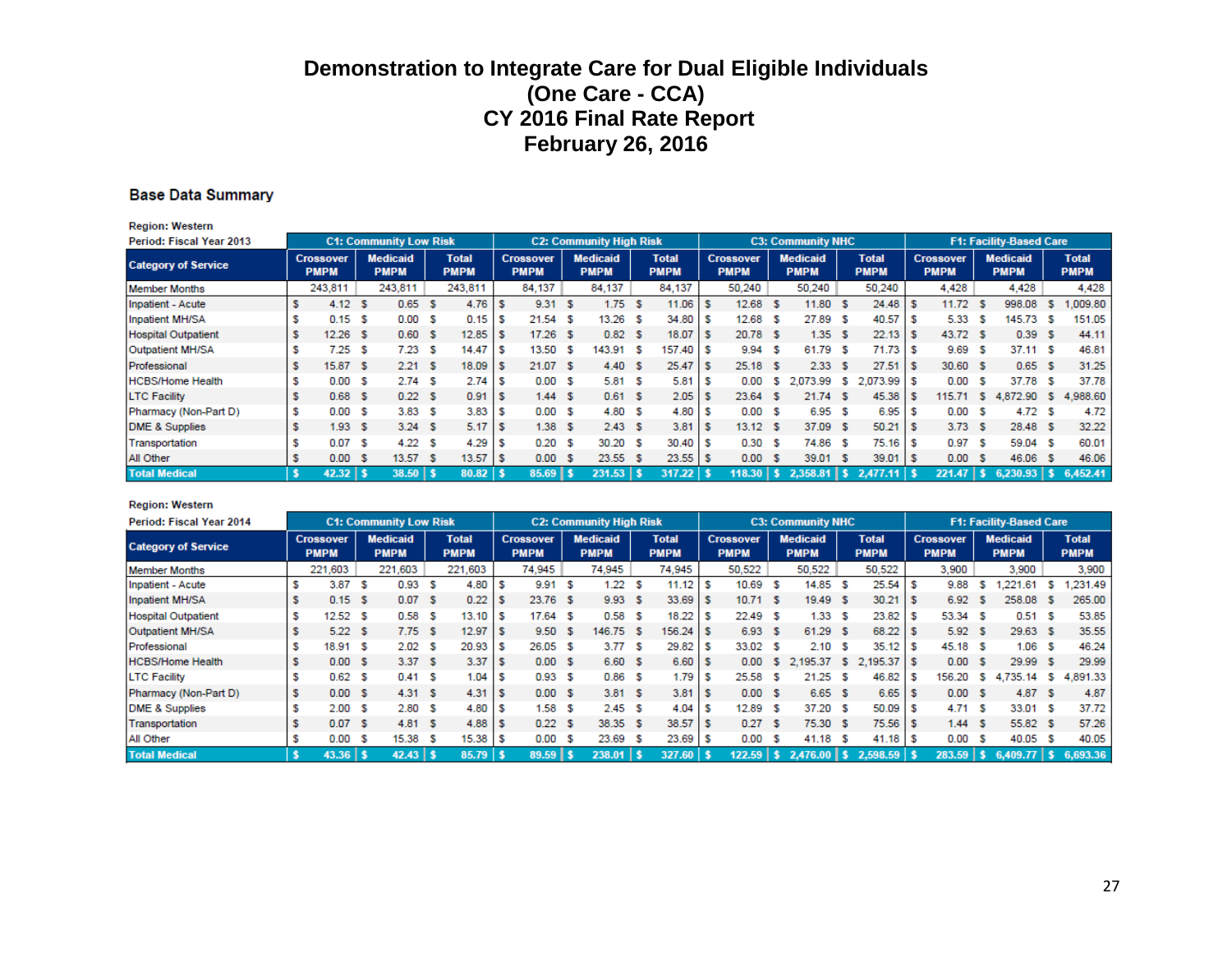#### **Base Data Summary**

| <b>Region: The Cape</b>    |    |                                 |      |                                |    |                             |     |                                 |     |                                |      |                             |   |                                 |      |                                |      |                             |     |                                 |     |                                |     |                             |
|----------------------------|----|---------------------------------|------|--------------------------------|----|-----------------------------|-----|---------------------------------|-----|--------------------------------|------|-----------------------------|---|---------------------------------|------|--------------------------------|------|-----------------------------|-----|---------------------------------|-----|--------------------------------|-----|-----------------------------|
| Period: Fiscal Year 2013   |    |                                 |      | <b>C1: Community Low Risk</b>  |    |                             |     |                                 |     | <b>C2: Community High Risk</b> |      |                             |   |                                 |      | <b>C3: Community NHC</b>       |      |                             |     |                                 |     | <b>F1: Facility-Based Care</b> |     |                             |
| <b>Category of Service</b> |    | <b>Crossover</b><br><b>PMPM</b> |      | <b>Medicaid</b><br><b>PMPM</b> |    | <b>Total</b><br><b>PMPM</b> |     | <b>Crossover</b><br><b>PMPM</b> |     | <b>Medicaid</b><br><b>PMPM</b> |      | <b>Total</b><br><b>PMPM</b> |   | <b>Crossover</b><br><b>PMPM</b> |      | <b>Medicaid</b><br><b>PMPM</b> |      | <b>Total</b><br><b>PMPM</b> |     | <b>Crossover</b><br><b>PMPM</b> |     | <b>Medicaid</b><br><b>PMPM</b> |     | <b>Total</b><br><b>PMPM</b> |
| <b>Member Months</b>       |    | 49,502                          |      | 49,502                         |    | 49,502                      |     | 20,356                          |     | 20,356                         |      | 20,356                      |   | 9,287                           |      | 9,287                          |      | 9,287                       |     | 1.256                           |     | 1.256                          |     | 1,256                       |
| Inpatient - Acute          | \$ | 5.95                            | - 5  | 1.35                           | s  | 7.30                        |     | 9.81                            | - S | 0.50 S                         |      | 10.30                       |   | 18.12                           | s    | 47.10                          | - 56 | 65.22                       |     | 29.29                           | -5  | 539.65                         |     | 568.94                      |
| Inpatient MH/SA            | s  | 0.09                            | S    | 0.44                           | s  | 0.53                        | S   | 14.60 \$                        |     | 28.46 \$                       |      | 43.06                       |   | 19.33                           | S    | 43.85                          | -S   | 63.19                       |     | 0.79                            | -S  | 15.49 S                        |     | 16.29                       |
| <b>Hospital Outpatient</b> | s  | 11.81 S                         |      | 0.77 S                         |    | 12.58                       | s   | 15.82S                          |     | 1.41 S                         |      | 17.23                       |   | 16.77S                          |      | 1.97                           | -S   | 18.74                       |     | 63.22 \$                        |     | 4.09 S                         |     | 67.31                       |
| Outpatient MH/SA           | s  | 5.37S                           |      | 6.89                           | s  | 12.26                       | s   | 11.30 S                         |     | 141.17                         | - \$ | 152.47                      | s | 7.84                            | S    | 62.20                          | -S   | 70.05                       | S   | 16.99 S                         |     | 31.35 S                        |     | 48.34                       |
| Professional               | s  | 16.12 S                         |      | 1.91                           | -S | 18.03                       | s   | 22.21 S                         |     | 4.44 S                         |      | 26.65                       | s | 27.22                           | -S   | 2.21                           | -S   | 29.43                       | - 5 | 30.44 S                         |     | 2.76S                          |     | 33.21                       |
| <b>HCBS/Home Health</b>    | s  | 0.00 S                          |      | 2.00                           | s  | 2.00                        | s   | 0.00 S                          |     | 4.51 S                         |      | 4.51                        |   | 0.00                            | s    | 2,202.10                       | s.   | $2,202.10$ \$               |     | 0.00                            | -S  | 98.30 S                        |     | 98.30                       |
| <b>LTC Facility</b>        | s  | 0.99S                           |      | 0.34 S                         |    | 1.34                        | s   | 1.75S                           |     | 0.60 S                         |      | 2.35                        |   | 48.94                           | s    | 39.47                          | -S   | 88.42                       |     | 134.76                          | -S  | 4,983.97                       | -S. | 5.118.73                    |
| Pharmacy (Non-Part D)      | \$ | 0.00S                           |      | 3.51 S                         |    | 3.51                        | s   | 0.00 S                          |     | 79.54 \$                       |      | 79.54                       |   | 0.00                            | s    | 6.14                           | - S  | 6.14                        |     | 0.00                            | -S  | 14.80                          |     | 14.80                       |
| DME & Supplies             | s  | 1.91 S                          |      | 2.97 S                         |    | 4.88                        | S   | 1.52 <sup>5</sup>               |     | 3.22S                          |      | 4.74                        |   | 18.34                           | - \$ | 39.73                          | - S  | 58.07                       |     | 2.56S                           |     | 44.70 \$                       |     | 47.26                       |
| Transportation             | s  | 0.03 <sub>5</sub>               |      | 5.92                           | s  | 5.95                        | s   | 0.34                            | - 5 | 40.08 \$                       |      | 40.42                       |   | 0.54                            | S    | 129.97                         | s    | 130.51                      |     | 1.53S                           |     | 80.09 S                        |     | 81.62                       |
| All Other                  | \$ | 0.00                            | - \$ | 15.13                          | -S | 15.13                       | ΙSΙ | 0.00 S                          |     | 13.40 S                        |      | 13.40                       |   | 0.00                            | s    | 41.70                          | - 56 | 41.70                       |     | 0.00 S                          |     | 26.03                          |     | 26.03                       |
| <b>Total Medical</b>       |    | 42.29                           |      | $41.23$   \$                   |    | $83.52$ \$                  |     | 77.34 S                         |     | 317.31                         | ∣s   | 394.65                      |   | 157.11 S                        |      | $2.616.46$   \$                |      | $2.773.57$ \$               |     | 279.59                          | 457 | 5.841.23                       |     | 6,120.82                    |

#### **Region: The Cape**

| Period: Fiscal Year 2014   |                                 |     | <b>C1: Community Low Risk</b>  |     |                             |    |                                 | <b>C2: Community High Risk</b> |                             |    |                                 |      | <b>C3: Community NHC</b>       |     |                             |    |                                 |     | <b>F1: Facility-Based Care</b> |    |                             |
|----------------------------|---------------------------------|-----|--------------------------------|-----|-----------------------------|----|---------------------------------|--------------------------------|-----------------------------|----|---------------------------------|------|--------------------------------|-----|-----------------------------|----|---------------------------------|-----|--------------------------------|----|-----------------------------|
| <b>Category of Service</b> | <b>Crossover</b><br><b>PMPM</b> |     | <b>Medicaid</b><br><b>PMPM</b> |     | <b>Total</b><br><b>PMPM</b> |    | <b>Crossover</b><br><b>PMPM</b> | <b>Medicaid</b><br><b>PMPM</b> | <b>Total</b><br><b>PMPM</b> |    | <b>Crossover</b><br><b>PMPM</b> |      | <b>Medicaid</b><br><b>PMPM</b> |     | <b>Total</b><br><b>PMPM</b> |    | <b>Crossover</b><br><b>PMPM</b> |     | <b>Medicaid</b><br><b>PMPM</b> |    | <b>Total</b><br><b>PMPM</b> |
| <b>Member Months</b>       | 49,997                          |     | 49,997                         |     | 49,997                      |    | 20,257                          | 20.257                         | 20,257                      |    | 9.895                           |      | 9,895                          |     | 9,895                       |    | 1,032                           |     | 1,032                          |    | 1,032                       |
| Inpatient - Acute          | 5.54                            | -S  | 1.20                           | -S  | 6.73                        |    | 12.77S                          | 3.33 <sup>5</sup>              | 16.11                       |    | 13.34                           | - 5  | 25.87                          | - S | 39.21                       |    | 12.25                           | s   | 731.10                         |    | 743.35                      |
| Inpatient MH/SA            | 0.00                            | -S  | 0.66                           | - S | 0.66                        | s  | $15.76$ \$                      | $21.28$ \$                     | 37.04                       | s  | 11.89                           | - \$ | 68.65 \$                       |     |                             |    | 3.01                            | -S  | 143.91 S                       |    | 146.92                      |
| <b>Hospital Outpatient</b> | 13.26                           | S   | 0.75                           | -S  | 14.01                       |    | $17.46$ \$                      | 1.72S                          | 19.18                       | s  | $20.18$ \$                      |      | 2.71                           | - S | 22.89                       | -S | 68.28 \$                        |     | 0.00                           | -S | 68.28                       |
| Outpatient MH/SA           | 3.97                            | -S  | 6.14 S                         |     | 10.12                       |    | 7.75S                           | 141.80 \$                      | 149.55                      |    | 5.37                            | - S  | 64.80 \$                       |     | $70.17$ \$                  |    | 10.10 S                         |     | 41.69 S                        |    | 51.79                       |
| Professional               | 19.10                           | S   | 1.36                           | -S  | 20.46                       |    | 27.96 \$                        | 2.40 S                         | 30.36                       | s  | 31.24                           | - S  | 1.66                           | -S  | $32.90$ \$                  |    | 52.32 \$                        |     | 6.10S                          |    | 58.42                       |
| <b>HCBS/Home Health</b>    | 0.00                            | -S  | 2.28S                          |     | 2.28                        |    | 0.00 S                          | 4.14S                          | 4.14                        | s  | 0.00                            | s.   | 2.289.09                       | -S  | $2.289.09$ \$               |    | 0.00                            | - S | 79.81 S                        |    | 79.81                       |
| <b>LTC Facility</b>        | 0.61                            | S   | 0.20                           | - S | 0.81                        |    | 4.18 <sup>5</sup>               | 0.53 <sup>5</sup>              | 4.71                        | s  | 48.99                           | -S   | 35.43 \$                       |     | 84.42                       |    | 177.68                          | s   | 4.770.94                       | s  | 4,948.62                    |
| Pharmacy (Non-Part D)      | 0.00                            | - 5 | 3.11 S                         |     | 3.11                        | ΙS | 0.00 S                          | 103.09 \$                      | 103.09                      | s  | 0.00 S                          |      | 5.45S                          |     |                             |    | 0.00 S                          |     | 14.11 S                        |    | 14.11                       |
| <b>DME &amp; Supplies</b>  | 2.02                            | -S  | 3.03                           | -S  | 5.04                        |    | 1.90S                           | 1.93 <sub>5</sub>              | 3.84                        | s  | 13.08                           | -S   | 35.95                          | - 5 | 49.03                       | -S | 29.52 \$                        |     | 31.82 S                        |    | 61.34                       |
| Transportation             | 0.15                            | -S  | 6.23 S                         |     | 6.38                        |    | $0.46-5$                        | 52.46 \$                       | 52.93                       | -S | 0.71                            | -S   | 148.61                         | - S | $149.32$ \$                 |    | 1.24 S                          |     | 62.30 \$                       |    | 63.54                       |
| All Other                  | 0.00                            | S   | 15.76                          | - S | 15.76                       |    | 0.00 S                          | 15.16 \$                       | 15.16                       |    | 0.00                            | -S   | 23.01                          | - 5 | $23.01$ \$                  |    | 0.00                            | -S  | 24.53 \$                       |    | 24.53                       |
| <b>Total Medical</b>       | $44.63$   \$                    |     | $40.71$   \$                   |     | $85.35$ \$                  |    | $88.24$   \$                    | $347.85$   \$                  | $436.09$ \$                 |    | $144.80$   \$                   |      | $2,701.23$   \$                |     | 2,846.03                    |    | $354.41$   \$                   |     | $5,906,31$   \$                |    | 6,260.72                    |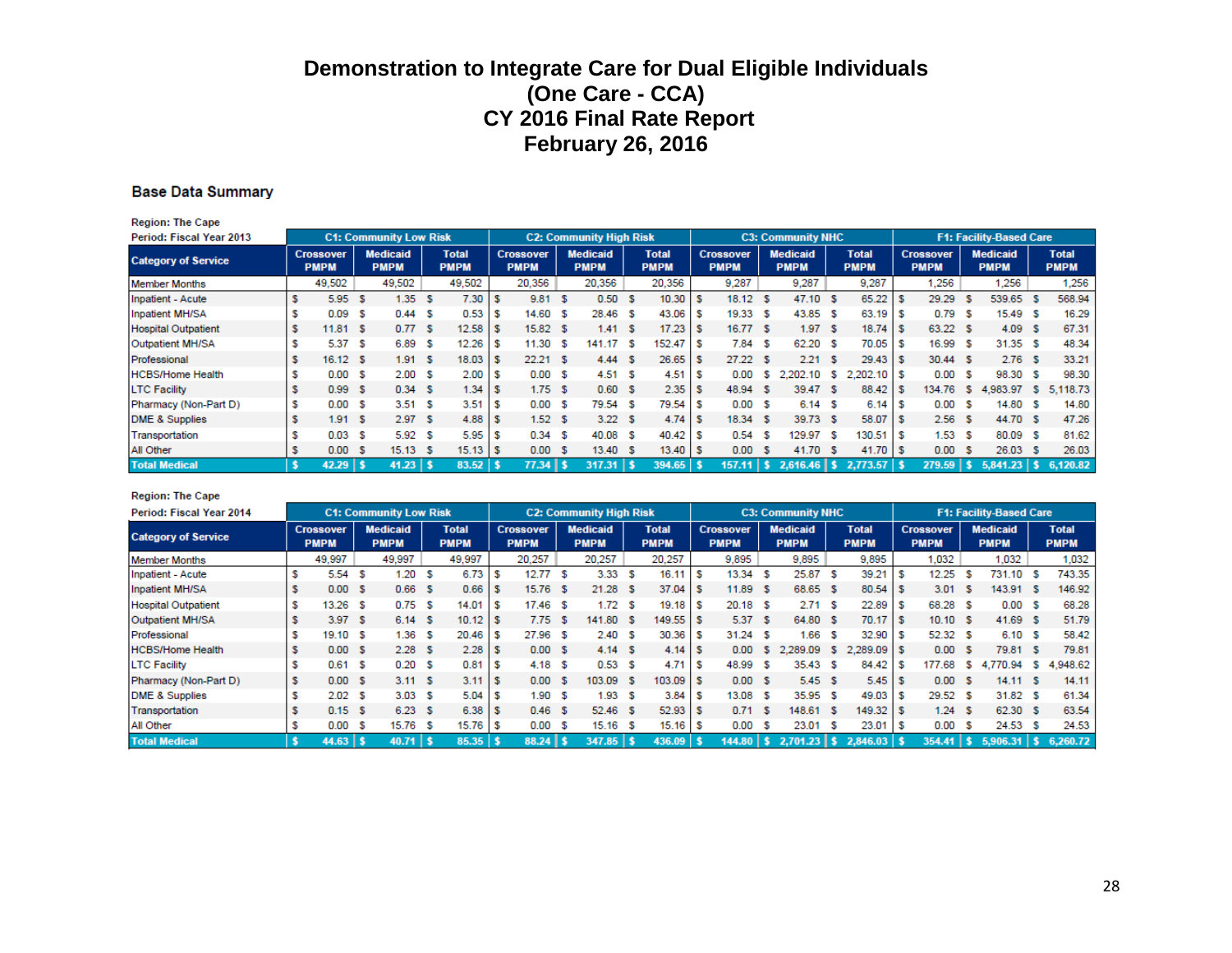#### **Base Data Summary**

**Region: Statewide** 

| <b>Period: Fiscal Year 2013</b> |   |                                 |     | <b>C1: Community Low Risk</b>  |     |                             |     |                                 | <b>C2: Community High Risk</b> |    |                             |     |                                 |      | <b>C3: Community NHC</b>       |     |                             |      |                                 |     | <b>F1: Facility-Based Care</b> |    |                             |
|---------------------------------|---|---------------------------------|-----|--------------------------------|-----|-----------------------------|-----|---------------------------------|--------------------------------|----|-----------------------------|-----|---------------------------------|------|--------------------------------|-----|-----------------------------|------|---------------------------------|-----|--------------------------------|----|-----------------------------|
| <b>Category of Service</b>      |   | <b>Crossover</b><br><b>PMPM</b> |     | <b>Medicaid</b><br><b>PMPM</b> |     | <b>Total</b><br><b>PMPM</b> |     | <b>Crossover</b><br><b>PMPM</b> | <b>Medicaid</b><br><b>PMPM</b> |    | <b>Total</b><br><b>PMPM</b> |     | <b>Crossover</b><br><b>PMPM</b> |      | <b>Medicaid</b><br><b>PMPM</b> |     | <b>Total</b><br><b>PMPM</b> |      | <b>Crossover</b><br><b>PMPM</b> |     | <b>Medicaid</b><br><b>PMPM</b> |    | <b>Total</b><br><b>PMPM</b> |
| <b>Member Months</b>            |   | 695,595                         |     | 695,595                        |     | 695,595                     |     | 234,855                         | 234,855                        |    | 234,855                     |     | 133,863                         |      | 133,863                        |     | 133,863                     |      | 16,720                          |     | 16,720                         |    | 16,720                      |
| Inpatient - Acute               |   | 4.76                            | -S  | 0.94                           | -S  | 5.70                        |     | $10.18$ \$                      | 4.26                           | -S | 14.44                       | s   | 14.90                           | - S  | $31.43$ \$                     |     | 46.34                       | S    | 15.97                           | s.  | 1.344.69                       | s  | ,360.66                     |
| <b>Inpatient MH/SA</b>          |   | 0.16                            | S   | 0.08                           | s   | 0.24                        | s   | $21.34$ \$                      | 20.76 \$                       |    | 42.10                       | s   | 15.30                           | -S   | 62.95 \$                       |     | 78.24                       | l S  | 6.41                            | -S  | 1.157.27                       | s. | ,163.68                     |
| <b>Hospital Outpatient</b>      |   | $15.33$ \$                      |     | 0.98                           | -S  | 16.31                       | s   | 19.41 S                         | 1.20 S                         |    | 20.61                       |     | 23.79 \$                        |      | 2.00 S                         |     | 25.79                       | - 5  | 49.20 S                         |     | 1.27                           | s  | 50.47                       |
| Outpatient MH/SA                |   | 8.03                            | S   | 5.97                           | -S  | 14.01                       |     | 14.19 S                         | 142.26 \$                      |    | 156.44                      | s   | 10.95                           | - \$ | 68.87 \$                       |     | 79.82                       | S    | 11.09 S                         |     | 32.12                          | -S | 43.21                       |
| Professional                    |   | 14.86 \$                        |     | 3.20 S                         |     | 18.05                       | s   | 20.37 \$                        | $10.94$ \$                     |    | 31.31                       | ∣\$ | 24.31 \$                        |      | 4.64                           | - S | 28.95                       | - S  | 29.23 \$                        |     | 2.88                           | -S | 32.11                       |
| <b>HCBS/Home Health</b>         |   | 0.00                            | S   | 3.02 S                         |     | 3.02                        |     | 0.00 S                          | 7.85S                          |    | 7.85                        |     | 0.00                            | s.   | 2,127.17 \$                    |     | $2,127.17$ \$               |      | 0.00                            | -S  | 77.61                          | s  | 77.61                       |
| <b>LTC Facility</b>             |   | 0.80 <sup>5</sup>               |     | 0.27 S                         |     | 1.08                        | - 5 | 1.71 S                          | 0.74S                          |    | 2.45                        | s   | $30.16$ \$                      |      | 26.79 \$                       |     | 56.95                       | -S   | 124.98                          | 'S. | 4,124.36                       | S. | 4,249.35                    |
| Pharmacy (Non-Part D)           | S | 0.00                            | -S  | 4.23                           | -S  | 4.23                        | s   | 0.00 S                          | 10.96 \$                       |    | 10.96                       | s   | 0.00                            | -S   | 6.95 \$                        |     | 6.95                        | -S   | 0.00                            | -S  | 6.28                           | s  | 6.28                        |
| <b>DME &amp; Supplies</b>       |   | 1.80S                           |     | 3.33S                          |     | $5.13$ \$                   |     | 1.35S                           | 2.69S                          |    | 4.03                        | s   | $12.24$ \$                      |      | 34.00 \$                       |     | 46.24                       | l S  | 3.17S                           |     | 29.39                          | -S | 32.56                       |
| Transportation                  |   | 0.06                            | S   | 4.29                           | -S  | 4.35                        | s   | 0.19S                           | 29.62 \$                       |    | 29.80                       |     | 0.34                            | - \$ | 90.45 \$                       |     | 90.79                       | - 5  | 1.12 S                          |     | 59.66                          | -S | 60.78                       |
| All Other                       |   | 0.00                            | - 5 | 12.60                          | - S | 12.60                       | ΙS  | 0.00 S                          | $17.59$ \$                     |    | 17.59                       | s   | 0.00                            | - 5  | 34.42 \$                       |     | 34.42                       | - 56 | 0.00                            | -S  | 45.92                          | -S | 45.92                       |
| <b>Total Medical</b>            |   | $45.80$   \$                    |     | $38.91$   \$                   |     | 84.71                       |     | $88.73$ $\frac{1}{5}$           | $248.86$   \$                  |    | $337.58$   \$               |     | $131.99$   \$                   |      |                                |     | 2.621.67                    |      | $241.18$   \$                   |     | $6,881.45$ \$ 7.122.63         |    |                             |

#### **Region: Statewide**

| Period: Fiscal Year 2014   |                                 |     | <b>C1: Community Low Risk</b>  |    |                             |                                 | <b>C2: Community High Risk</b> |                             |    |                                 |    | <b>C3: Community NHC</b>       |     |                             |     |                                 |     | <b>F1: Facility-Based Care</b> |    |                             |
|----------------------------|---------------------------------|-----|--------------------------------|----|-----------------------------|---------------------------------|--------------------------------|-----------------------------|----|---------------------------------|----|--------------------------------|-----|-----------------------------|-----|---------------------------------|-----|--------------------------------|----|-----------------------------|
| <b>Category of Service</b> | <b>Crossover</b><br><b>PMPM</b> |     | <b>Medicaid</b><br><b>PMPM</b> |    | <b>Total</b><br><b>PMPM</b> | <b>Crossover</b><br><b>PMPM</b> | <b>Medicaid</b><br><b>PMPM</b> | <b>Total</b><br><b>PMPM</b> |    | <b>Crossover</b><br><b>PMPM</b> |    | <b>Medicaid</b><br><b>PMPM</b> |     | <b>Total</b><br><b>PMPM</b> |     | <b>Crossover</b><br><b>PMPM</b> |     | <b>Medicaid</b><br><b>PMPM</b> |    | <b>Total</b><br><b>PMPM</b> |
| <b>Member Months</b>       | 665,238                         |     | 665,238                        |    | 665,238                     | 218,426                         | 218,426                        | 218,426                     |    | 140,125                         |    | 140,125                        |     | 140,125                     |     | 14,812                          |     | 14,812                         |    | 14,812                      |
| Inpatient - Acute          | 4.91                            | - 5 | 1.03                           | -S | 5.94                        | $11.64$ \$                      | $3.86-5$                       | 15.51                       |    | 13.77 \$                        |    | 25.83 \$                       |     | 39.60                       | -S  | 15.37                           | -S. | 1.438.01                       | s  | 1,453.38                    |
| Inpatient MH/SA            | $0.13-5$                        |     | 0.14 S                         |    | 0.27                        | 21.90 S                         | $17.33$ \$                     | 39.23                       | s  | $16.65$ \$                      |    | 55.64 \$                       |     | $72.29$ \$                  |     | 8.82                            | S.  | 1.519.61                       | S. | 1,528.42                    |
| <b>Hospital Outpatient</b> | $15.73$ \$                      |     | 0.96                           | -S | 16.69                       | 20.37S                          | 1.22S                          | 21.60                       | s  | 24.32 \$                        |    | 2.05S                          |     | 26.37                       | ' S | 50.46 S                         |     | 0.67                           | s  | 51.13                       |
| Outpatient MH/SA           | $5.73$ \$                       |     | 5.91 S                         |    | 11.64                       | $9.26$ \$                       | 146.31 \$                      | 155.57                      | -S | 7.01 S                          |    | 68.35 \$                       |     | $75.36$ \$                  |     | 6.78 \$                         |     | 28.93 \$                       |    | 35.70                       |
| Professional               | 17.91 S                         |     | 2.55S                          |    | $20.46$ \$                  | 26.32 S                         | 8.40 \$                        | 34.72                       | s  | 31.41 S                         |    | $4.76-5$                       |     |                             |     | 41.81 S                         |     | 3.44S                          |    | 45.25                       |
| <b>HCBS/Home Health</b>    | 0.00 S                          |     | 3.45S                          |    | $3.45$ \$                   | 0.00 S                          | 8.44 S                         | 8.44                        | -S | 0.00                            | -S | 2.271.48 \$                    |     | $2,271.48$ \$               |     | 0.00 S                          |     | 53.82 \$                       |    | 53.82                       |
| <b>LTC Facility</b>        | 0.70                            | S   | 0.35 S                         |    | 1.06                        | 1.74S                           | $0.66-5$                       | 2.41                        | s  | 29.92 \$                        |    | 26.35 \$                       |     | 56.27                       | - 5 | 130.54                          | -S  | 4,140.25                       | S. | 4,270.79                    |
| Pharmacy (Non-Part D)      | 0.00 S                          |     | 4.11 S                         |    | $4.11$ \ \$                 | 0.00 S                          | $13.16$ \$                     | $13.16$ S                   |    | 0.00 S                          |    | 5.93S                          |     |                             |     | 0.00 S                          |     | 4.33S                          |    | 4.33                        |
| <b>DME &amp; Supplies</b>  | 1.91                            | S   | 3.22 S                         |    |                             | 1.51 S                          | 2.29S                          | 3.80                        | s  | 11.32 S                         |    | 31.81 \$                       |     | $43.13$ \$                  |     | 7.80 S                          |     | 29.87 \$                       |    | 37.68                       |
| Transportation             | $0.06-5$                        |     | 4.84S                          |    | 4.90                        | 0.23S                           | 38.50 \$                       | 38.73                       |    | 0.29S                           |    | 91.01 S                        |     | $91.29$ \$                  |     | 0.84S                           |     | 55.97 \$                       |    | 56.81                       |
| All Other                  | 0.00                            | s   | 14.69                          | -S | $14.69$ \ \$                | 0.00 S                          | 18.90 \$                       | 18.90                       |    | 0.00                            | -S | 32.55 \$                       |     | 32.55                       | - 5 | 0.00                            | -S  | 47.78                          | -S | 47.78                       |
| <b>Total Medical</b>       | $47.09$   \$                    |     | $41.25$   \$                   |    | $88.34$ \$                  | $92.98$   \$                    | $259.08$   \$                  | $352.06$   \$               |    | $134.68$   \$                   |    | 2.615.77                       | l s | 2.750.45                    |     | $262.42$   \$                   |     | $7,322.68$   \$                |    | 7.585.10                    |